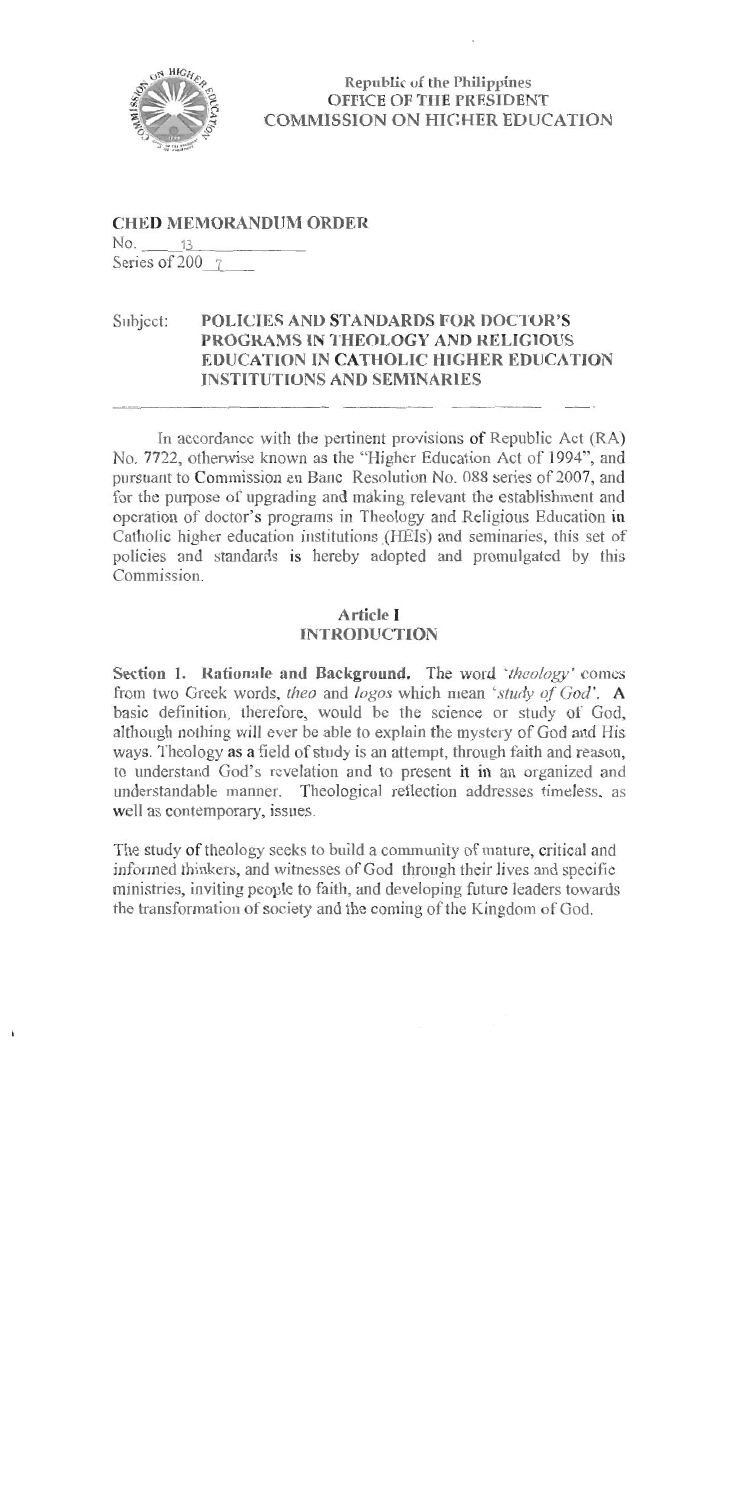## **Article II AUTHORITY TO OPERATE**

**Section 2. Authority.** All Catholic HEIs and seminaries intending to offer Doctor's programs in Theology and Religious Education must first secure proper authority from the Commission on Higher Education (CHED) in accordance with existing rules and regulations.

## **Article III OBJECTIVES**

**Section 3. Objectives.** The Doctor's programs in Theology and Religious Education seek to:

- 1. provide advanced and integrated knowledge of scriptural revelation and religious doctrine considered in the light of problems and issues of the times, in a manner adapted to the local culture;
- 2. promote at a higher level the spiritual, moral, intellectual, cultural and social formation of the students;
- 3. enable the students to acquire comprehensive and advanced knowledge and skills to reach out; and
- 4. nurture and equip believers at an advanced level to communicate the truth of the Scripture in the educational, prophetic and missionary dimensions, within the context of culture and human society.

**Section 4. Specific professions/careers/occupations that graduates of these programs may go into.**Those who earned a Doctor's degree in Theology and/or Religious Education may go into teaching, research, preaching, missionary and/or community work.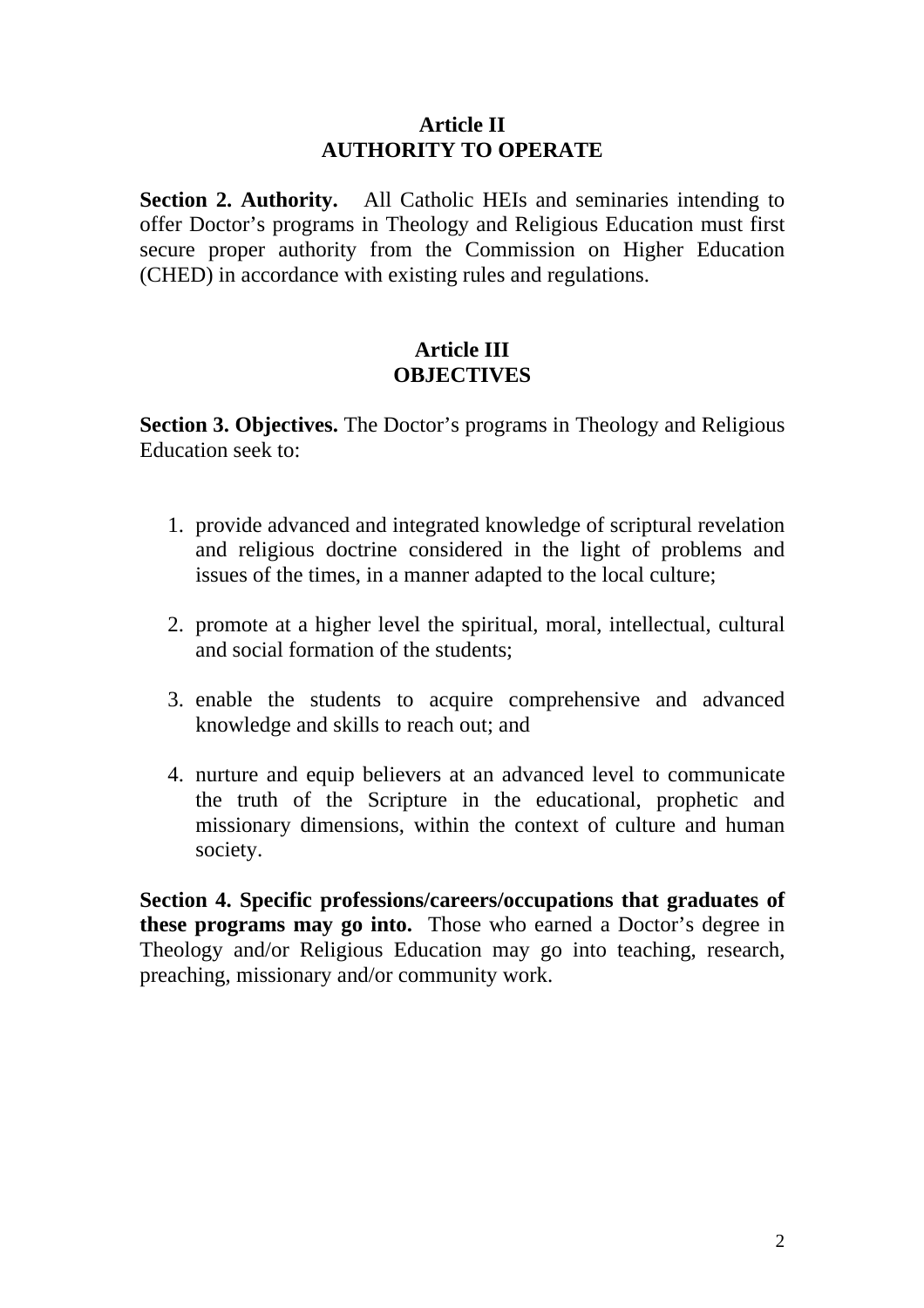## **Article IV PROGRAM SPECIFICATIONS**

**Section 5. Degree Name.** The following are the Doctor's degree programs in Catholic HEIs and seminaries:

> Doctor of Philosophy (PhD) in Theology Doctor of Philosophy (PhD) in Religious Education

Catholic seminaries may offer Doctor of Philosophy (PhD) in Theology while Catholic HEIs may offer both Doctor of Philosophy in Theology and Doctor of Philosophy in Religious Education.

## **Article V COMPETENCY STANDARDS**

**Section 6. Competencies.** Doctor's study in theology and religious education should produce graduates who have advanced knowledge, skills and appreciation of their religious beliefs and values, who are witnesses of living out these beliefs and value system and who are able to present them with deep conviction in a clear and coherent manner.

### **Article VI CURRICULUM**

## **Section 7. Curriculum Description and Outline**

The Doctor's programs in Theology and Religious Education shall require a minimum of sixty (60) units, which consist of the following:

| A. Basic Courses                    |          |
|-------------------------------------|----------|
| <b>Advanced Research Methods</b>    |          |
| <b>Advanced Statistical Methods</b> |          |
| <b>B.</b> Core Philosophy Courses   | 9        |
| C. Major Courses                    | 27       |
| D. Foreign Languages                | 6        |
| E. Dissertation                     | 12       |
| F. Comprehensive Written/Oral       |          |
| Examination                         | Required |
| Total units                         | nnits)   |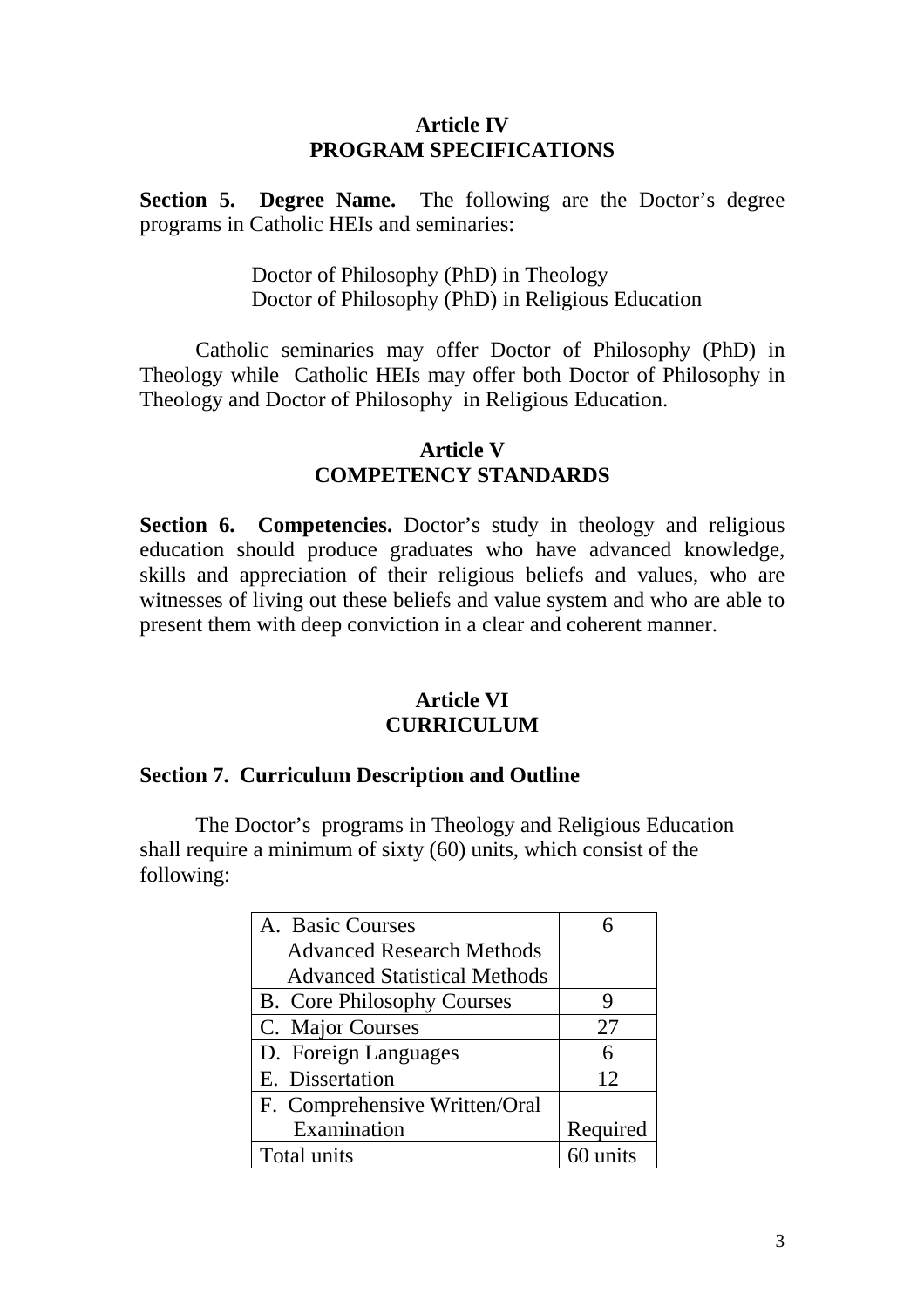The core philosophy courses in Ph.D. in Theology and Ph.D. in Religious Education consist of nine (9) units from any of the following: Eco-Feminist Philosophy, Philosophy of Nature, Advanced Philosophy of Knowledge, Advanced Metaphysics, Advanced Philosophy of Science, and Advanced Philosophy of Religions. Both programs require Foreign Language courses of six (6) units and major courses of twenty-seven (27) units.

**Section 8. Sample Curricula.** Please refer to Annex A.

**Section 9. Sample Program of Study.** Please refer to Annex B.

## **Article VII COURSE SPECIFICATIONS**

**Section 10***.* **Course specifications.** Please refer to Annex C.

## **Article VIII OTHER REQUIREMENTS**

## **Section 11. Program Administration.**

**Qualifications**. The Doctor's programs in Theology and Religious Education shall be administered by a qualified full-time dean/director/rector/department chair. A qualified dean/director/rector/ department chair shall:

- 1. be a holder of an appropriately earned doctoral degree in Theology or Religious Education;
- 2. have at least three (3) years of successful administrative, supervisory and/or teaching experiences;
- 3. have distinguished himself/herself in the discipline; and
- 4. preferably a Filipino citizen.

**Responsibilities.** In general, the functions and responsibilities of the dean/director/rector/department chair are to:

1. advise the head of the Catholic HEI or seminary on matters affecting policies of the department/institution;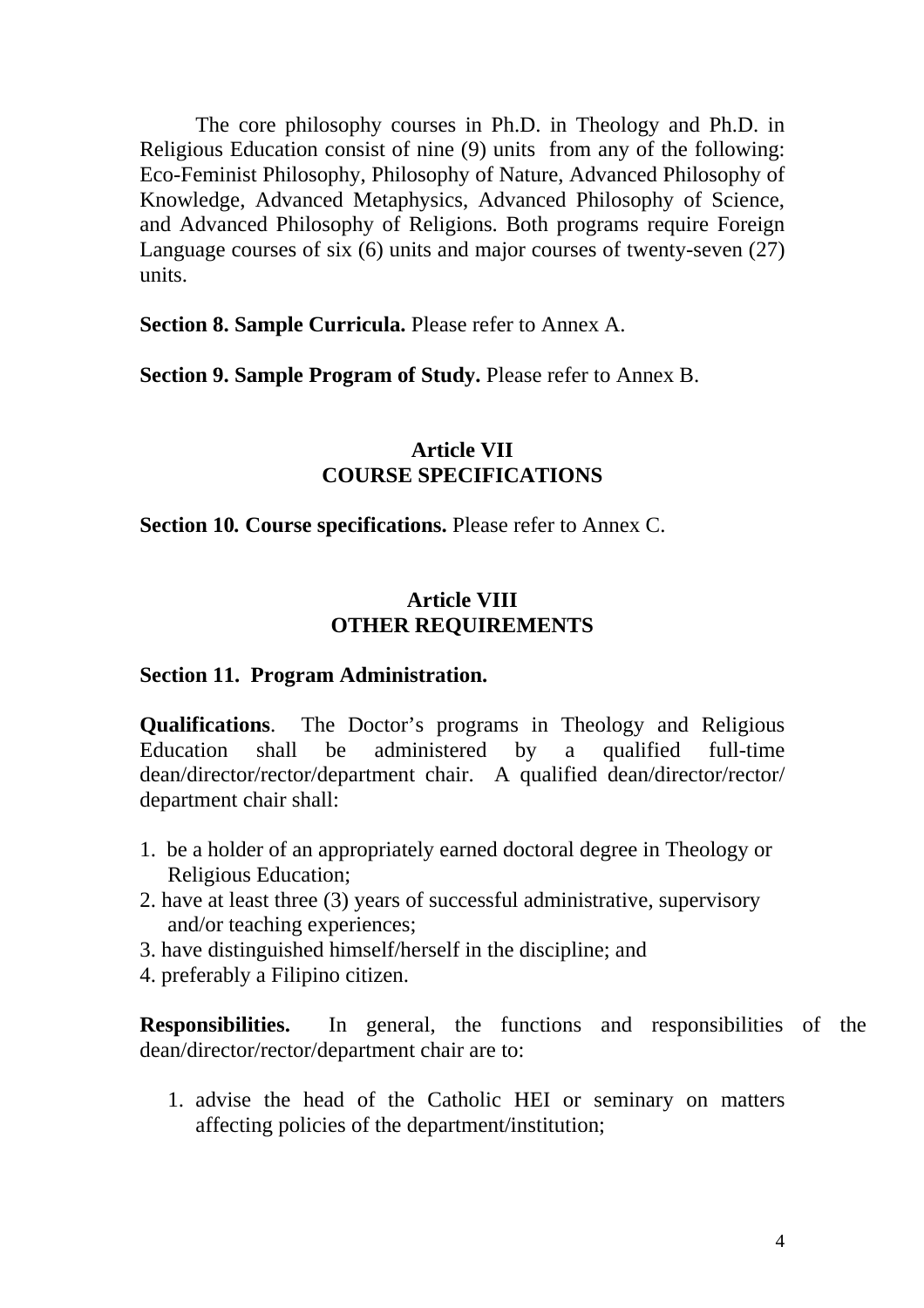- 2. exercise educational leadership among faculty by initiating and developing a faculty development program, recommending the appointment, promotion or separation of faculty and staff members and preparing and recommending the teaching loads of faculty members;
- 3. direct and assign faculty who shall advise students in their program of studies and to approve their subject loads;
- 4. coordinate and consult with the heads of other departments and head/s of student personnel services;
- 5. prepare and/or revise curricula with the assistance of qualified faculty members;
- 6. implement a program of supervision in order to raise the efficiency and quality of instruction and/or of the department; and
- 7. supervise, monitor and evaluate co-curricular and other activities.

## **Section 12. Faculty**

**Qualifications.** As a general rule, a majority of the faculty members in the doctor's degree program shall be holders of earned doctor's degrees in each of the programs offered.

- 1. There shall be at least three (3) full-time faculty who are doctor's degree holders and who have published works in refereed journal(s) in the discipline.
- 2. The number of doctor's degree holders shall vary with enrollment in the graduate programs in such a manner as to allow for a load of maximum of five (5) student dissertation advisees per graduate faculty.
- 3. In specific fields of study which require related special training, a faculty member with a doctor's degree in another discipline may be allowed to teach provided he/she demonstrates competence and recognized scholarship in the field of study.
- 4. Every graduate Catholic HEI or seminary shall have faculty members who must devote full-time service to the program(s).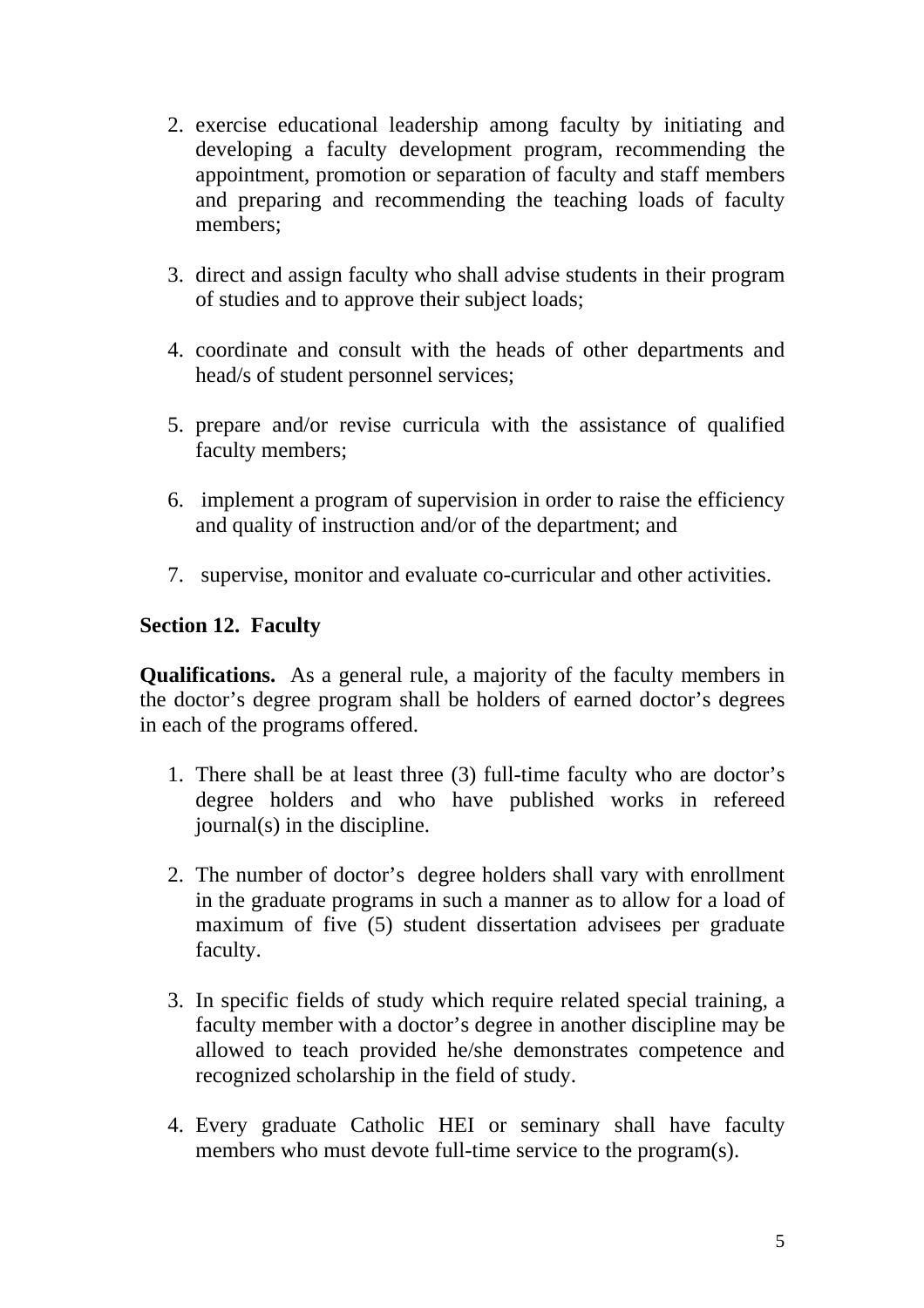- 5. Faculty members shall teach largely in their respective majors or field of concentration.
- 6. Every faculty member shall undertake research and other related developmental activities for purposes of professional growth.
- 7. Preferably, at least sixty percent (60%) of the regular faculty members shall be Filipino citizens.

**Teaching Load.** As a general rule, due to the unique set-up of Catholic HEIs and seminaries, the teaching load of faculty members shall be governed by institutional policies.

**Employment Status.** Faculty members shall be given remuneration commensurate to the professional qualification and standing in order to maintain the dignity of their profession.

**Section 13. Library.** Library resources shall respond to the changing and growing needs of theological and religious education and research, as well as to the changes in national and institutional policies.

> **a. Library Staff.** A Catholic HEI or seminary shall have a full-time licensed librarian with at least Master's degree in Library Science. There should be a support staff of two staff clerks for each full-time librarian.

In terms of enrolment, there shall be one (1) full-time professional librarian for the first one hundred (100) students; two (2) for an enrolment of five hundred (500). For every increase of five hundred (500) students or a fraction thereof, a professional librarian should be added to the staff.

**b. Library Holdings.** There must be library books, materials and facilities which in terms of quality and quantity are reasonable and adequate for effective graduate work. Depth and breadth of coverage, representativeness of authority in the various disciplines, extent of correlatives and recency of edition, depending upon the field of concentration, shall determine quality of library holdings.

The library of a catholic HEI and seminary shall contain appropriate reading and reference materials in proportion to the enrolment.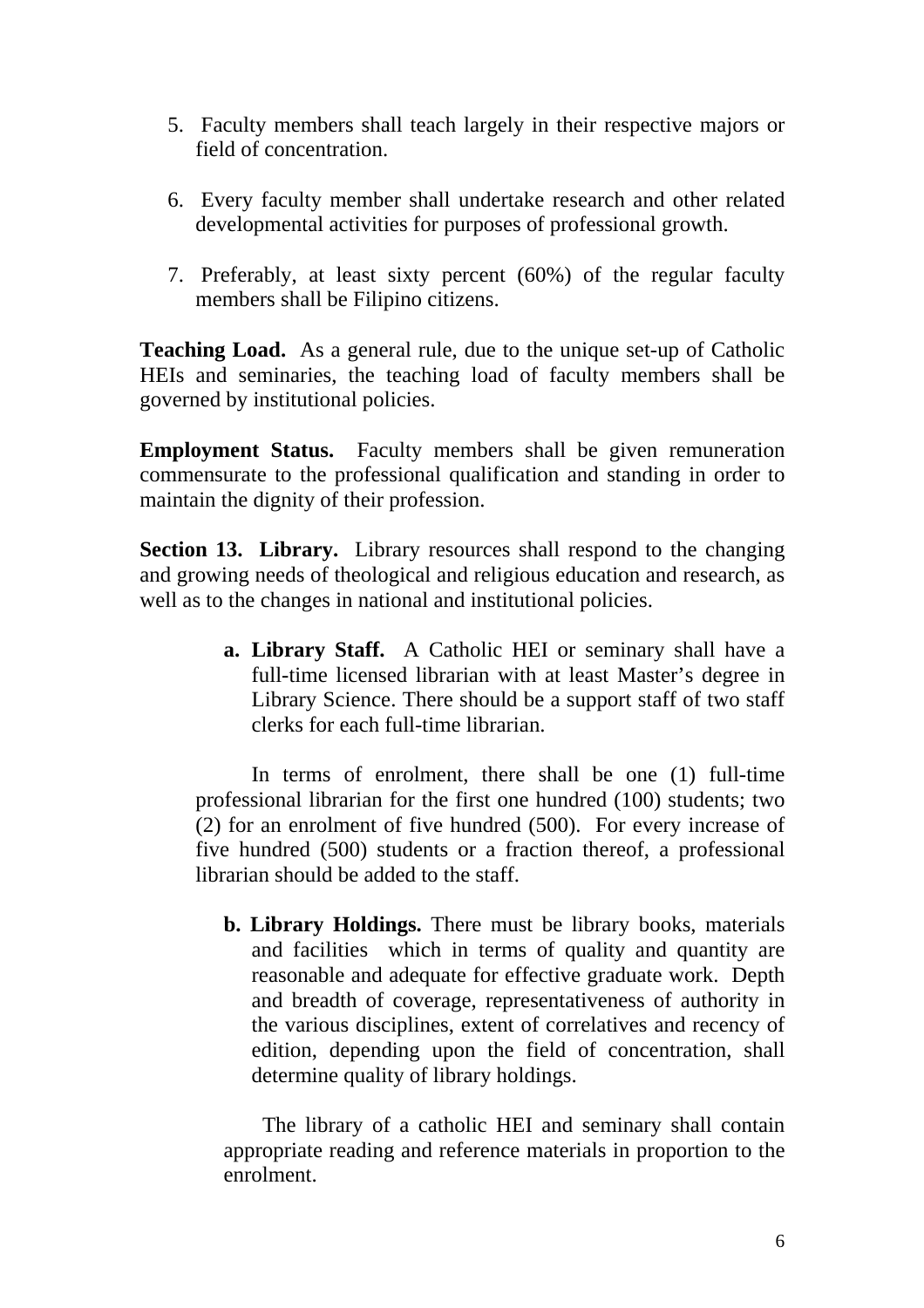The library requirements for the undergraduate programs in the discipline shall be coupled with subscription to at least two (2) peer-reviewed professional journals or internationally-refereed journals, and at least five (5) titles of graduate reference books for each major course/subject offered under the program.

In addition to books, the library resources shall include a substantial number of appropriate professional publications such as journals, bibliographies, annuals, monographs, serials and bound book issues of reputable professional and cultural magazines of foreign and local publications. There shall be at least three (3) professional journals per one hundred (100) students in the discipline.

The use of CD-ROMs, internet and other education technologies is encouraged. However, they should not replace book collections.

**c. Library Space.** The following are the minimum requirements for library quarters either as part of the main library or as separate theology/philosophy library: (a) adequate reading space for the student population; (b) the reading rooms shall be able to accommodate at one seating a minimum of twenty percent (20%) of the student enrolment; and (c) the open shelf system shall be encouraged.

**Section 14. Classroom requirements.** For lecture classes, ideal size is twenty (20) students per class, maximum is thirty (30). Special lectures with class size of more than thirty (30) may be allowed as long as the attendant facilities are provided.

#### **Section 15. Admission, Retention, and Transfer.**

#### a. **Admission**

 For admission into the doctor's program, only holders of a master's degree whose weighted average is at least eighty-nine percent (89%) or B+, or 1.75, or its equivalent, shall be considered eligible. However, students with a general average lower than the prescribed weighted average may be admitted on a probationary status for one (1) semester subject to institutional policies. After demonstrating the capacity to undertake doctor's studies, they may be formally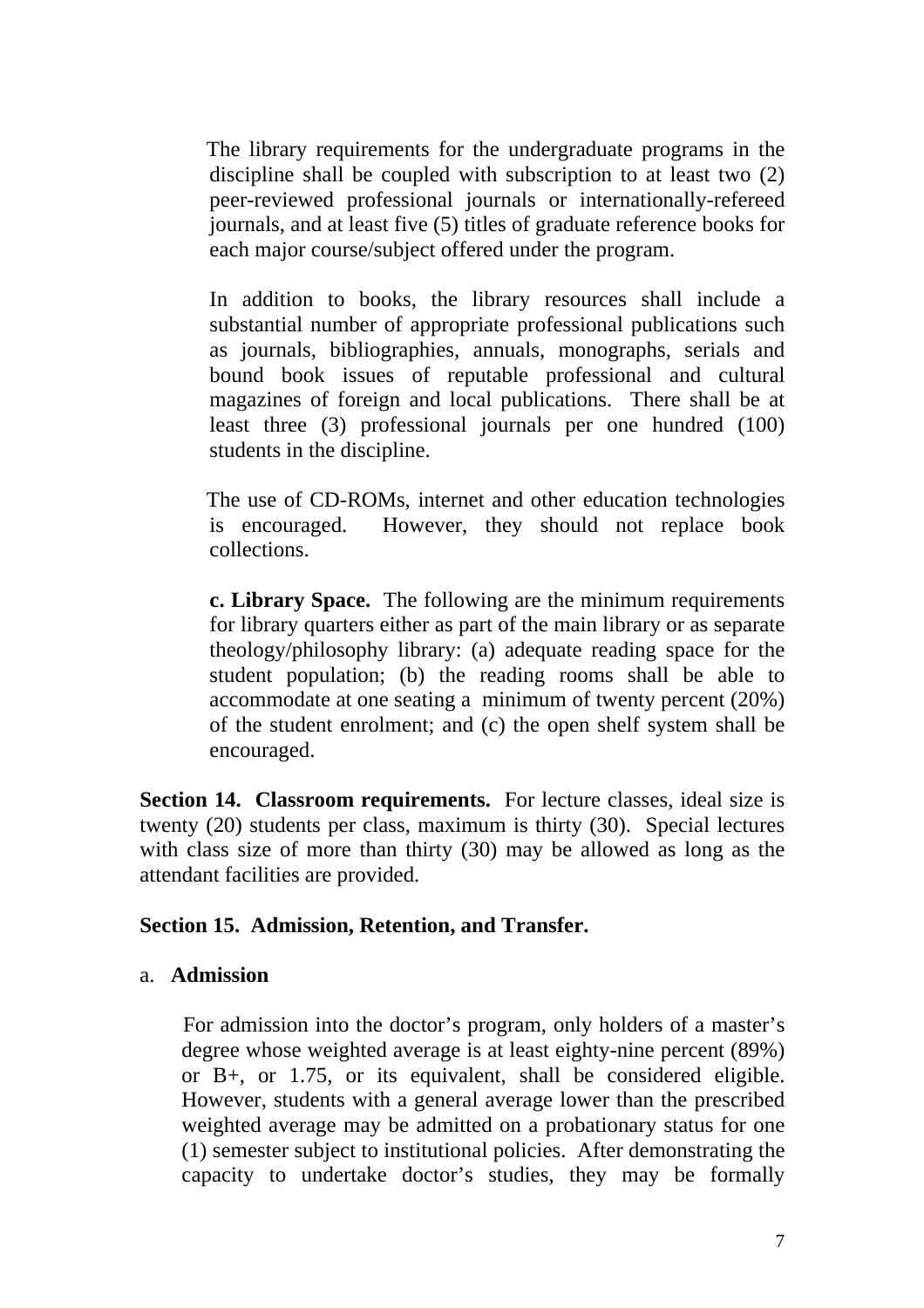admitted to the doctor's program upon the recommendation of the faculty and approval by the dean/director/rector/department chair.

A student shall be deemed formally admitted to graduate status after completion of at least twenty-four (24) units in the doctor's level.

Advancement to candidacy towards earning the doctor's degree shall be determined by the dean and/or an admission committee. The dean or the committee shall evaluate and verify the quality of performance of the student in the graduate work based on the performance in examinations, term papers, class discussions, seminars and the use of written and spoken language, and/or passing a written and/or comprehensive examination.

- b. **Retention.** Catholic HEIs and seminaries are required to adopt a selective retention policy at the doctor's programs in Theology and Religious Education.
- c. **Residence/Unit Requirements.** The residence requirement for graduation from the doctor's degree, excluding the units for dissertation, shall be at least two (2) consecutive semesters or the equivalent of twenty-four (24) units.
- d. **Transfer***.* Transfer from one graduate school to another is discouraged. However, in exceptional cases where a transfer is unavoidable, academic units earned by the student from the school last attended, excluding dissertation units, may be accepted by the school to which transfer is requested, subject to the following conditions: (1) the subjects taken in the school last attended are substantially the same in content in the graduate curriculum of the school where transfer is requested; (2) the residence requirement shall been complied with; and (3) approval of the dean upon the recommendation of the admission committee.
- e. **Completion.** After completion of all the academic requirements, a candidate for graduation shall be given a maximum period of five (5) years for the doctor degrees, within which to finish the requirement of dissertation. Otherwise, a student may be required to take additional units subject to institutional policies.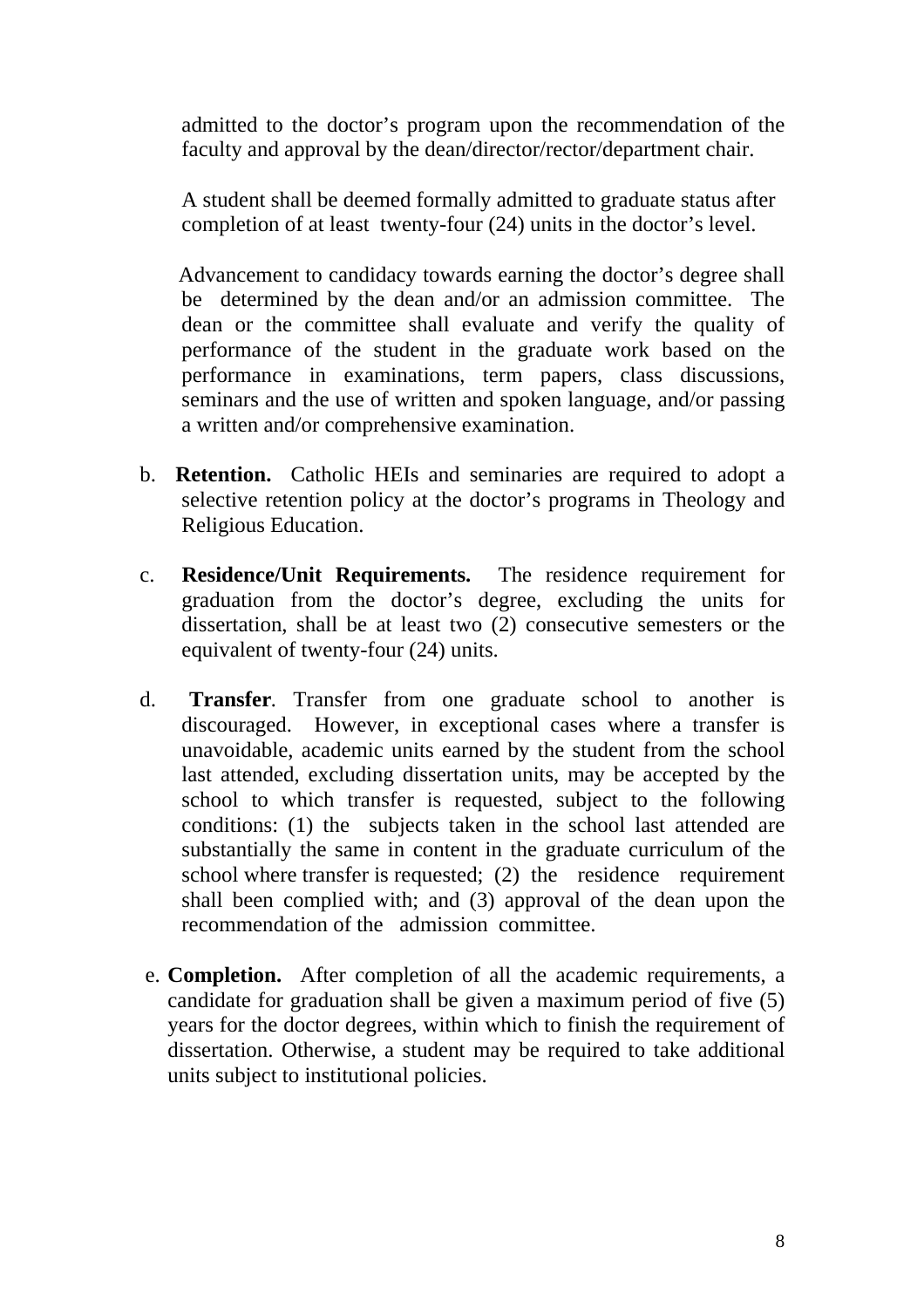## **Section 16. Instructional and Promotional Standards.**

- a. The highest possible instructional standards shall be maintained by catholic HEIs and seminaries in doctor's level. No credit shall be given to any student in any subject unless competence therein is proven.
- b. As a general rule, all courses shall be offered as three-unit courses.
- c. Each graduate school shall generally operate and maintain curricular programs for the doctor's level.
- d. The description of each course shall be supported by an updated syllabus containing a detailed statement of its philosophy and objectives, requirements for credit, the units covered, textbooks to be used, and references available in the library.
- e. Each graduate student shall have a program plan based on the major courses chosen. The major courses of each student in the doctor programs shall be indicated in the transcript of records.
- f. Proposed curricular revisions of an existing approved graduate program shall take effect only upon approval by the CHED. A copy of the curriculum of each graduate program including the approved new major courses shall be submitted to the CHED.

## **Section 17. Comprehensive Oral/Written Examination.**

- a. The scope of the comprehensive examination shall be the totality of all courses in the program.
- b. The basic courses, core/major courses and cognates/elective shall be so integrated such that all courses taken and passed by the student shall be comprehensively covered in the examination, which should be administered subject to institutional policies .
- c. A committee to supervise the development and administration of the comprehensive examination shall be created.
- d. The *oral comprehensive examinations* for the *doctor's degree* shall be conducted by a panel of examiners composed of at least five (5) individuals who have an earned doctorate degree, two (2) of whom may come from other institutions.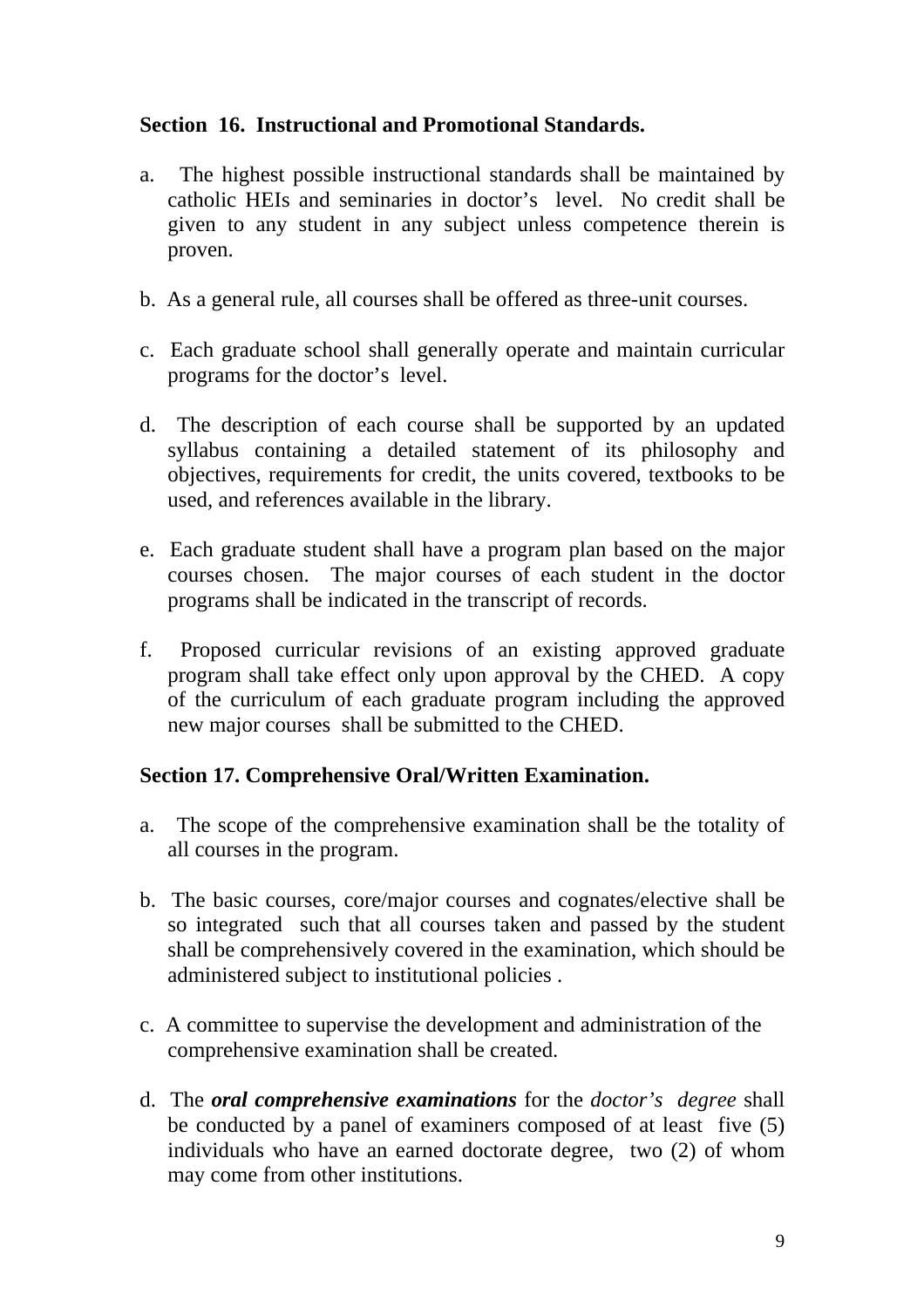- d.1. The chairman and members of the panel shall be chosen on the basis of their expertise and area of specialization upon recommendation of the dissertation committee and approval of the dean/director/rector/department chair;
- d.2. CHED reserves the right to send a representative to sit in subsequent oral examinations whenever there is evidence of non-compliance with established procedures in the conduct of oral examinations.
- d.3. The final rating for the oral examination of each candidate shall be decided by a majority vote of the panel members.
- e. A complete list of students who have been formally admitted to graduate program and passed the comprehensive examinations shall be kept on file in the office of the dean/director/rector/department chair

**Section 18. Dissertation Requirement**. A dissertation for the doctor's degree shall be required for graduation.

- a. The dissertation shall contribute substantially or purposively to the existing fund of knowledge, preferably in conformity with institutional goals, thrusts and objectives, and shall manifest the student's competence in research.
- b. Dissertation committee shall be organized and be responsible for approving the research design and maintaining high quality and relevance of dissertation.
- c. The graduate school shall adopt an acceptable format in dissertation writing .
- d. Every dissertation writer shall be assigned an adviser and a consultant if necessary, who shall be chosen on the basis of expertise.
- e. The oral defense of the dissertation shall be scheduled by the dean/director/rector/department chair only after the student shall have: (i) completed the academic program, (ii) successfully passed the comprehensive written/oral examinations, and (iii) been certified by the adviser and/or consultant as to the readiness for oral defense.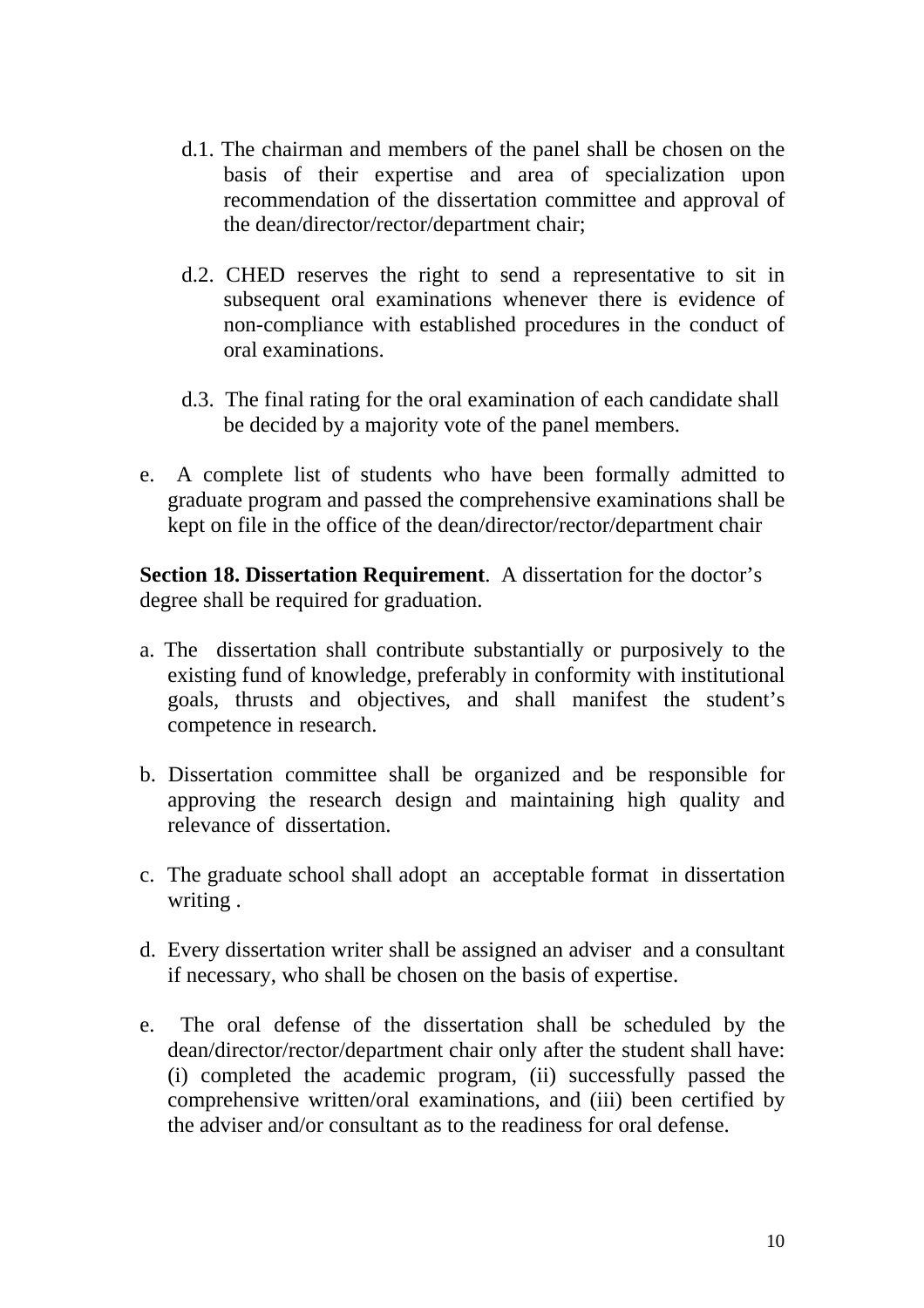f. Two bound copies of the dissertation shall be sent to the CHED Regional Office concerned, for the special order and/or record purposes.

**Section 19. Research and Publication.** Each graduate school shall annually publish a journal containing the results of studies and research of the faculty, outstanding and scholarly papers or projects in each discipline and abstracts or summaries of approved dissertations of students. The publication may be undertaken by each school or in cooperation with other graduate schools.

Exchange of copies of research journals by and among graduate schools, and with foreign schools, if possible is encouraged.

**Section 20. Accreditation**. Catholic HEIs and seminaries may offer graduate programs that do not necessarily have undergraduate counterparts. In lieu of the required level III accreditation for undergraduate programs, catholic seminaries and HEIs should have complied with at least four of the following:

- a. accreditation by international accrediting body;
- b. research unit with qualified staff that manages, monitors and evaluates research activities and with adequate facilities for the conduct of research in the discipline;
- c. for the master's degree program, a faculty profile that have at least 75% master degree holders and at least 25% doctorate degree holders;
- d. for the doctor's degree program, faculty members must all be doctorate degree holders;
- e. manual containing policies and guidelines on benefits and incentives for faculty undertaking research work, i.e. deloading, research awards, patents and intellectual property rights;
- f. a clearly stated annual research agenda that include the discipline being applied for;
- g. publications in refereed national and international journals in the discipline;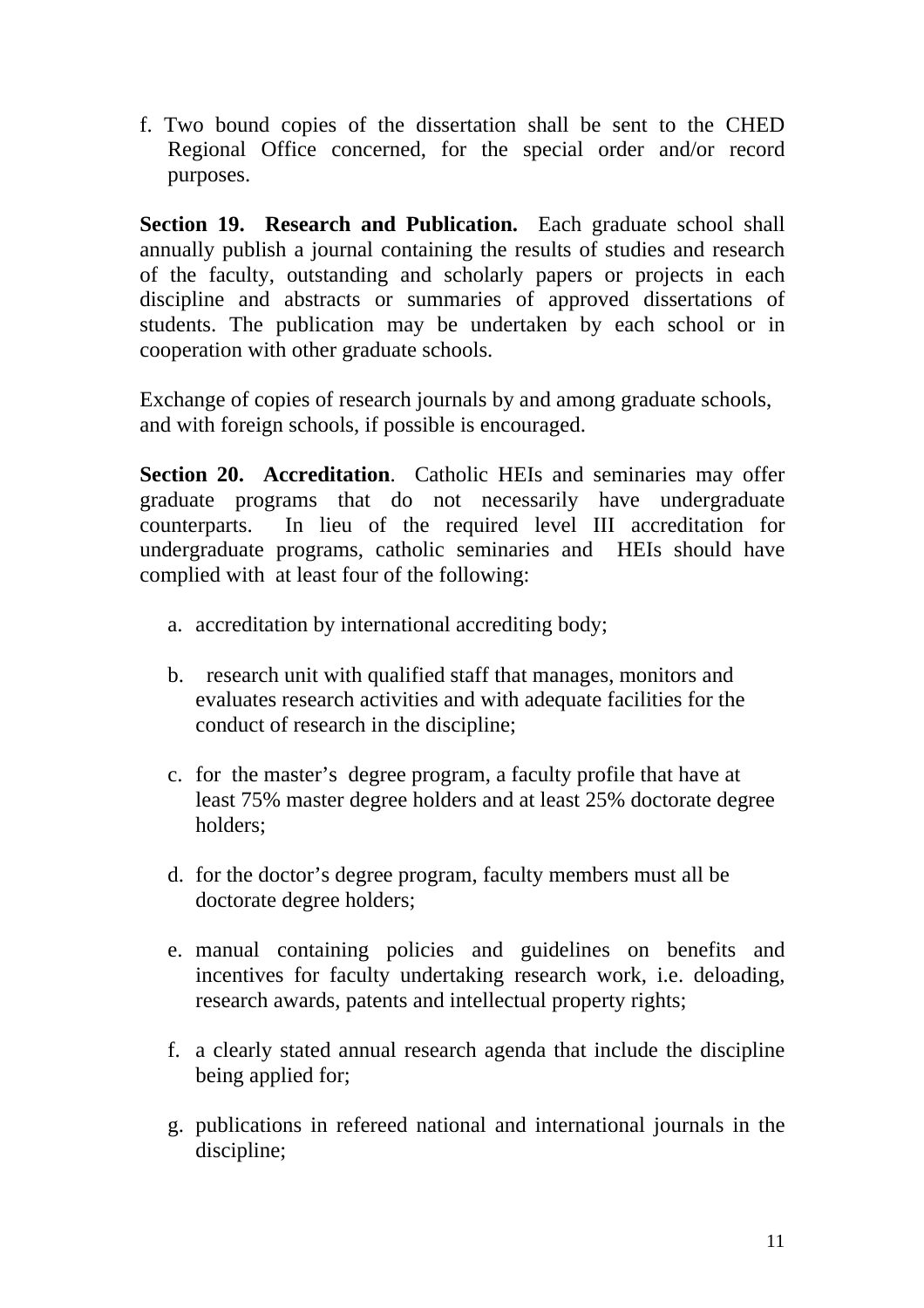- h. provision of a budget of at least 2% of the total annual school budget should be allotted for research undertakings; and
- i. a track record in functional extension or community outreach program.

#### **Article X REPEALING CLAUSE**

Section 21. All pertinent rules and regulations or parts thereof that are inconsistent with the provisions of this policy are hereby repealed and/or modified accordingly.

#### **Article XI EFFECTIVITY CLAUSE**

Section 22. This set of policies and standards shall be effective first semester of school year 2007-2008 after publication in the official gazette.

#### **Article XII TRANSITORY PROVISIONS**

Section 23. Catholic HEIs and seminaries presently offering Doctor's degree programs shall be given a three (3) year grace period within which to comply with the provisions specified in this CMO.

Pasig City, Philippines March 9, 2007

CARLITO S. PUNO. D.P.A Chairman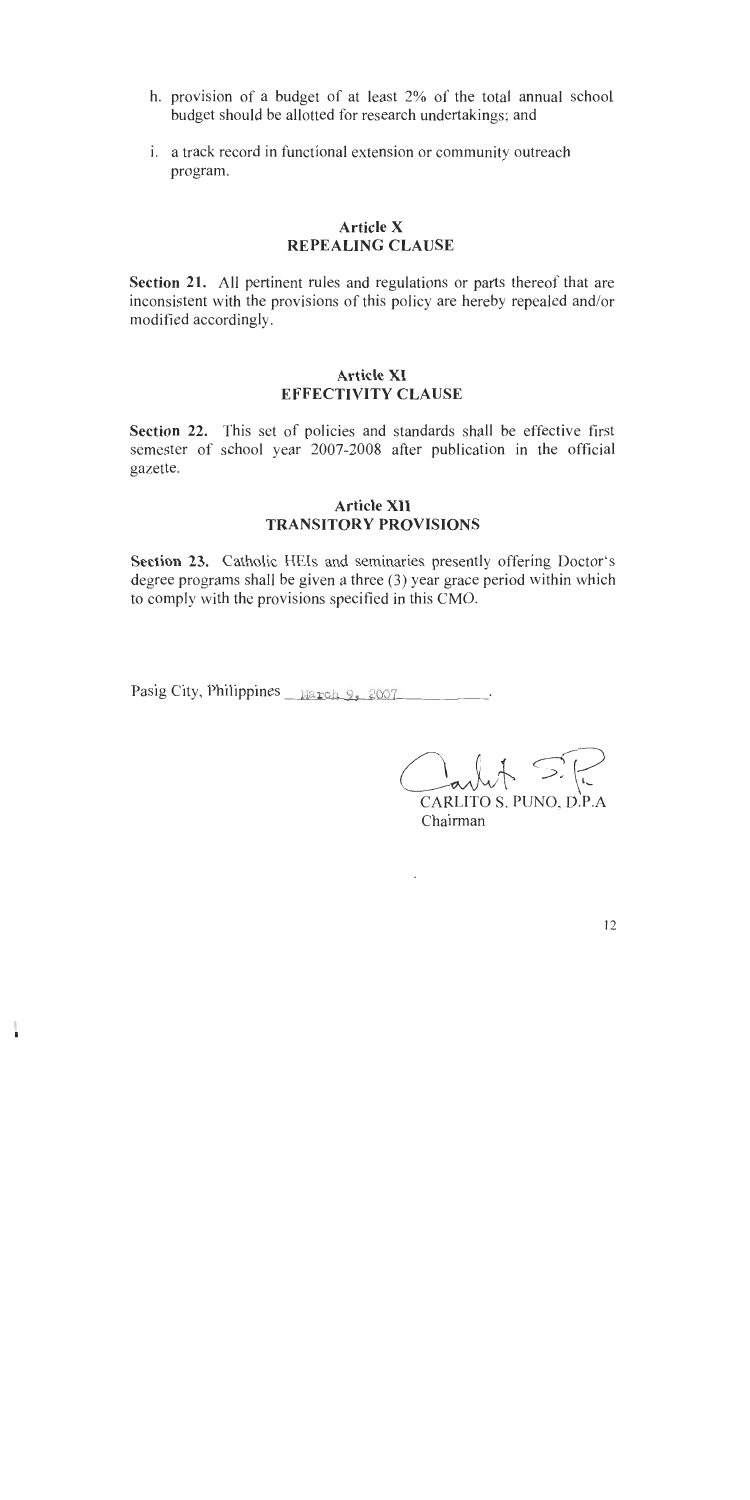*Attachments: Annex A – Sample Curricula Annex B – Sample Program of Study Annex C – Course Specifications for the Doctor's degrees*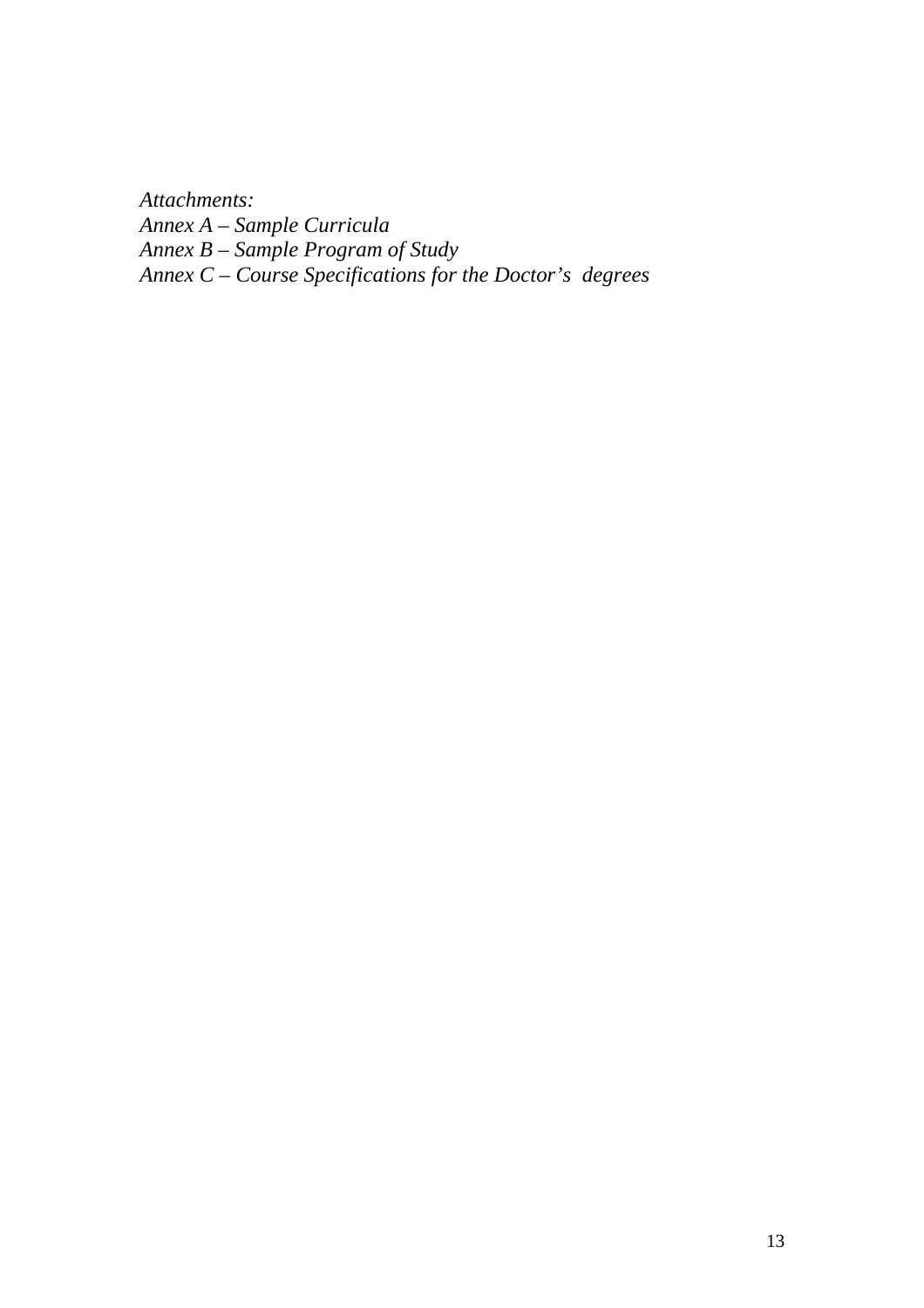# **ANNEX A SUGGESTED CURRICULA FOR THE DOCTOR'S PROGRAMS**

| <b>Basic Courses</b> | <b>Advanced Research Methods</b>                |
|----------------------|-------------------------------------------------|
| 6 units              | <b>Advanced Statistical Methods</b>             |
|                      |                                                 |
|                      |                                                 |
| Core Philosophy      | Any three $(3)$ courses of the following:       |
| Courses              | <b>Eco-Feminist Philosophy</b>                  |
| $(9 \text{ units})$  | Philosophy of Nature                            |
|                      | <b>Advanced Philosophy of Knowledge</b>         |
|                      | <b>Advanced Metaphysics</b>                     |
|                      | <b>Advanced Philosophy of Science</b>           |
|                      | <b>Advanced Philosophy of Religions</b>         |
| <b>Major Courses</b> | Required Major Courses for the three            |
| $(27 \text{ units})$ | Concentrations:                                 |
|                      | <b>Canon Law on Marriage</b>                    |
|                      | Canon Law on Consecrated Life                   |
|                      | <b>Contextualized Liturgy</b>                   |
|                      |                                                 |
|                      | Concentrations in Dogma: Any six $(6)$ of the   |
|                      | following:                                      |
|                      | Theology of Grace                               |
|                      | Eschatology and Theology of History             |
|                      | <b>Christology and Soteriology</b>              |
|                      | Church Doctrines and the Fathers of the         |
|                      | Church                                          |
|                      | Church Fathers and the Doctors of the Church    |
|                      | <b>Marian Dogmas</b>                            |
|                      | Sacraments: Eucharist, Reconciliation, Holy     |
|                      | Orders, Matrimony                               |
|                      | Faith, Language and Symbolism                   |
|                      | <b>Christian Mysticism</b>                      |
|                      | <b>Theological Method</b>                       |
|                      | <b>Asian Religions</b>                          |
|                      |                                                 |
|                      | Concentrations in Moral Theology: Any six $(6)$ |
|                      | of the following:                               |
|                      | <b>Christian Anthropology</b>                   |
|                      | Social Teachings of the Church                  |
|                      | Theology of Inculturation and Interreligious    |

# **DOCTOR OF PHILOSOPHY (Ph.D.) in THEOLOGY**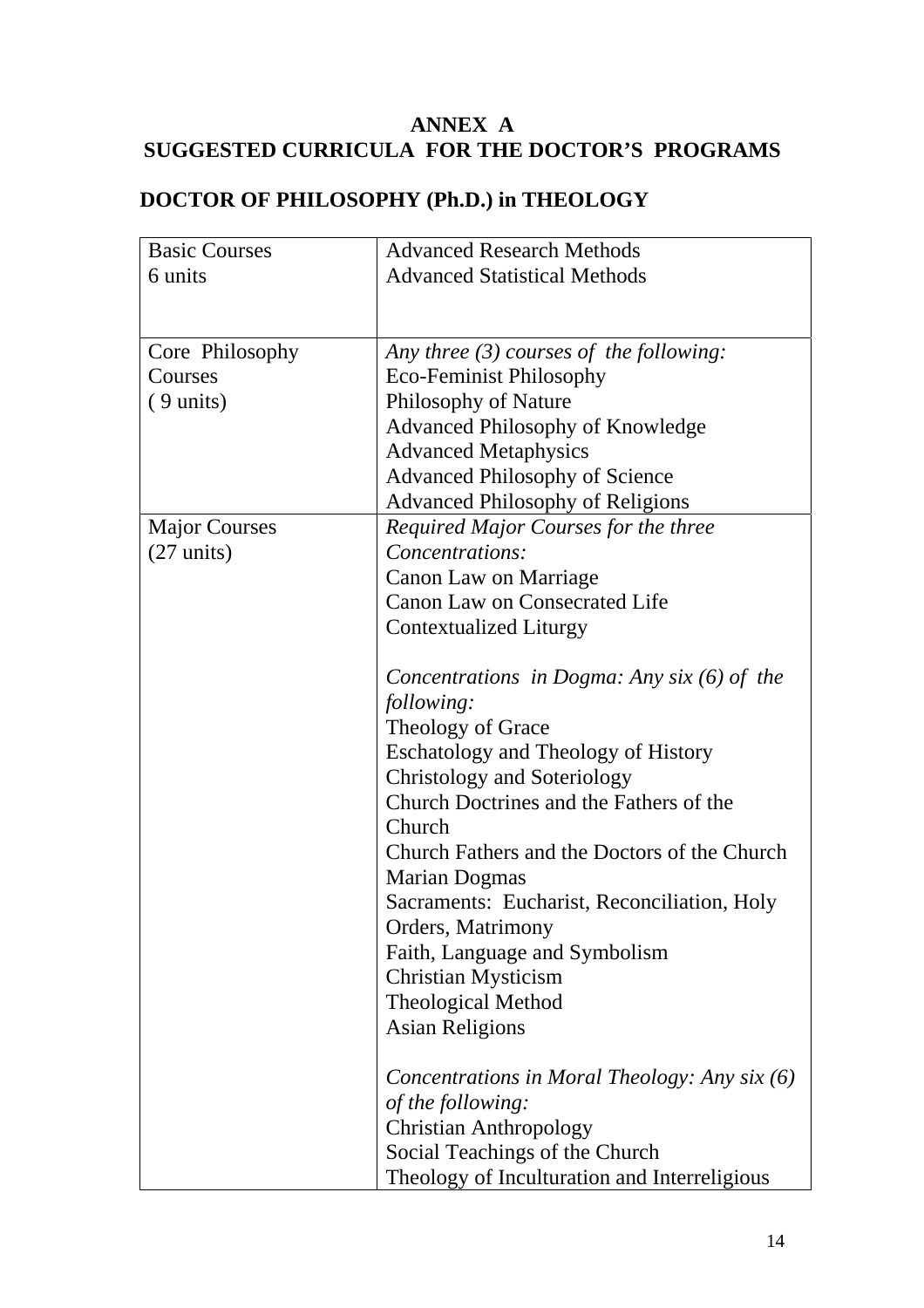|                      | Dialogue                                       |
|----------------------|------------------------------------------------|
|                      | Epikeia                                        |
|                      | <b>Conscience and Society</b>                  |
|                      | Contemporary Issues in Moral Theology          |
|                      | Theology of Human Sexuality                    |
|                      | Priesthood and Sexuality                       |
|                      | <b>Issues in Feminist Ethics</b>               |
|                      |                                                |
|                      | Concentrations in Scriptures: Any six $(6)$ of |
|                      | the following:                                 |
|                      | History and Methods of Biblical Scholarship    |
|                      | <b>Old Testament Critical Aprroaches</b>       |
|                      | Approaches to New Testament Exegesis           |
|                      | Covenant, Law and Community                    |
|                      | <b>Biblical Hebrew Poetry</b>                  |
|                      | Parable and Miracles of Jesus in the Gospels   |
|                      | Paul and Judaism                               |
|                      | Hellenistic Judaism                            |
|                      | Women in Bible                                 |
|                      | <b>Johannine Spirituality</b>                  |
|                      | <b>Pauline Spirituality</b>                    |
|                      | Interpretation, Bible Sharing and Discernment  |
|                      | Contemporary Issues in Biblical Interpretation |
| Foreign Language     | Only one of the following languages:           |
| $(6 \text{ units})$  | German                                         |
|                      | Greek                                          |
|                      | Hebrew                                         |
|                      | Latin                                          |
|                      | French                                         |
|                      |                                                |
| Dissertation         | Required                                       |
| $(12 \text{ units})$ |                                                |
| <b>TOTAL</b>         | 60 units                                       |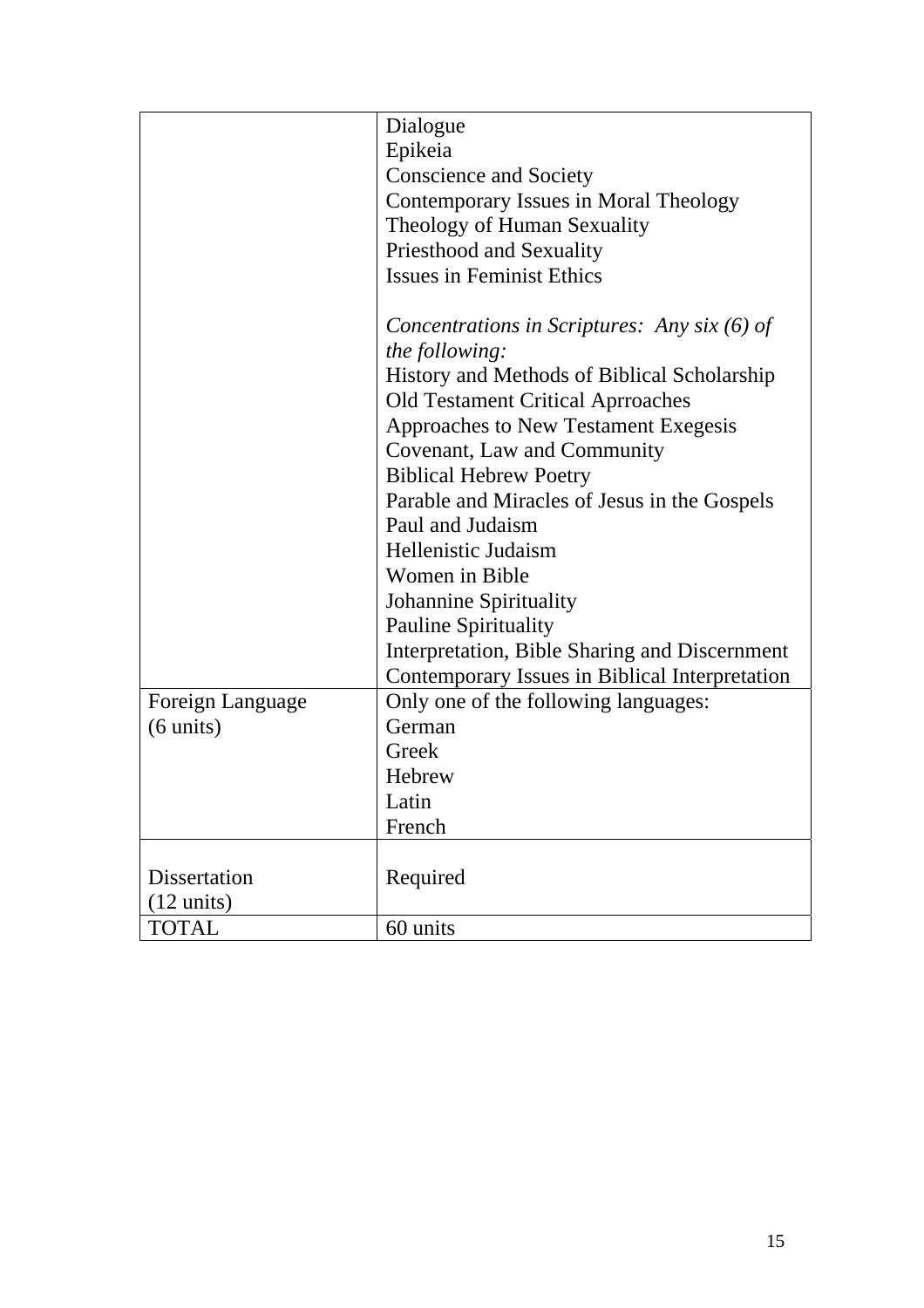# **DOCTOR OF PHILOSOPHY (Ph.D.) in RELIGIOUS EDUCATION**

| <b>Basic Courses</b> | <b>Advanced Research Methods</b>              |
|----------------------|-----------------------------------------------|
| 6 units              | <b>Advanced Statistical Methods</b>           |
| Core Philosophy      | Any three $(3)$ of the following:             |
| Courses              | <b>Eco-Feminist Philosophy</b>                |
| $(9 \text{ units})$  | Philosophy of Nature                          |
|                      | <b>Advanced Philosophy of Knowledge</b>       |
|                      | <b>Advanced Metaphysics</b>                   |
|                      | <b>Advanced Philosophy of Science</b>         |
|                      | <b>Advanced Philosophy of Religions</b>       |
| <b>Major Courses</b> | Required Major Courses for the three          |
| $(27 \text{ units})$ | Concentrations:                               |
|                      | <b>Canon Law on Marriage</b>                  |
|                      | <b>Canon Law on Consecrated Life</b>          |
|                      | <b>Contextualized Liturgy</b>                 |
|                      |                                               |
|                      | Concentrations in Dogma: Any six $(6)$ of the |
|                      | following:                                    |
|                      | Theology of Grace                             |
|                      | <b>Eschatology and Theology of History</b>    |
|                      | <b>Christology and Soteriology</b>            |
|                      | Church Doctrines and the Fathers of the       |
|                      | Church                                        |
|                      | Church Fathers and the Doctors of the Church  |
|                      | <b>Marian Dogmas</b>                          |
|                      | Sacraments: Eucharist, Reconciliation, Holy   |
|                      | Orders, Matrimony                             |
|                      | Faith, Language and Symbolism                 |
|                      | <b>Christian Mysticism</b>                    |
|                      | <b>Theological Method</b>                     |
|                      | <b>Asian Religions</b>                        |
|                      |                                               |
|                      | Concentrations in Moral Theology: Any six (6) |
|                      | of the following:                             |
|                      | <b>Christian Anthropology</b>                 |
|                      |                                               |
|                      | Social Teachings of the Church                |
|                      | Theology of Inculturation and Interreligious  |
|                      | Dialogue                                      |
|                      | Epikeia                                       |
|                      | <b>Conscience and Society</b>                 |
|                      | Contemporary Issues in Moral Theology         |
|                      | Theology of Human Sexuality                   |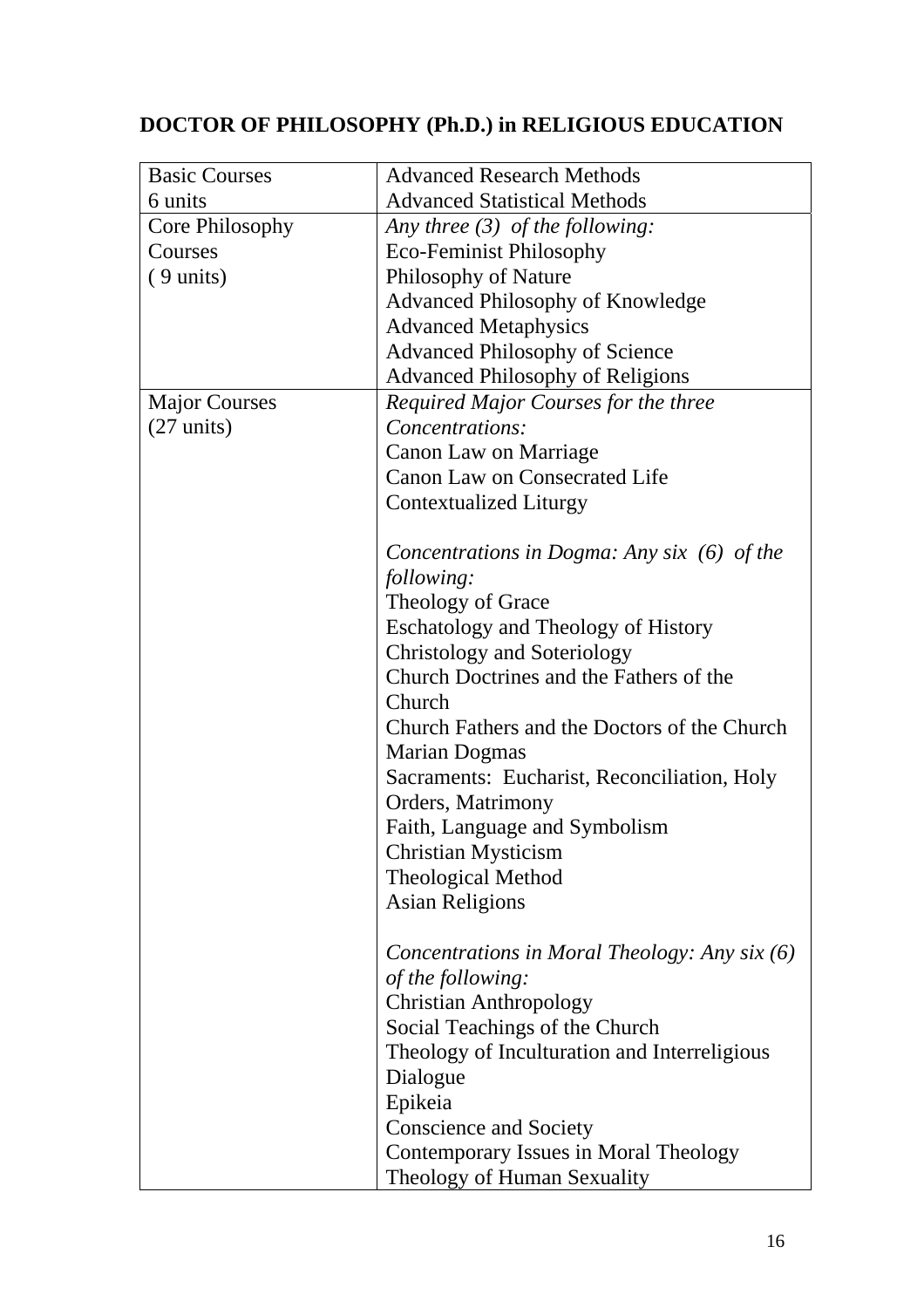|                      | Priesthood and Sexuality                           |
|----------------------|----------------------------------------------------|
|                      | <b>Issues in Feminist Ethics</b>                   |
|                      |                                                    |
|                      | Concentrations in Scriptures: Any six $(6)$ of the |
|                      | following:                                         |
|                      | History and Methods of Biblical Scholarship        |
|                      | <b>Old Testament Critical Aprroaches</b>           |
|                      | Approaches to New Testament Exegesis               |
|                      | Covenant, Law and Community                        |
|                      | <b>Biblical Hebrew Poetry</b>                      |
|                      | Parable and Miracles of Jesus in the Gospels       |
|                      | Paul and Judaism                                   |
|                      | Hellenistic Judaism                                |
|                      | Women in Bible                                     |
|                      | Johannine Spirituality                             |
|                      | <b>Pauline Spirituality</b>                        |
|                      | Interpretation, Bible Sharing and Discernment      |
|                      | Contemporary Issues in Biblical Interpretation     |
| Foreign Language     | Only one of the following languages:               |
| $(6 \text{ units})$  | German                                             |
|                      | Greek                                              |
|                      | Hebrew                                             |
|                      | Latin                                              |
|                      | French                                             |
| <b>Dissertation</b>  | Required                                           |
| $(12 \text{ units})$ |                                                    |
| <b>TOTAL</b>         | 60 units                                           |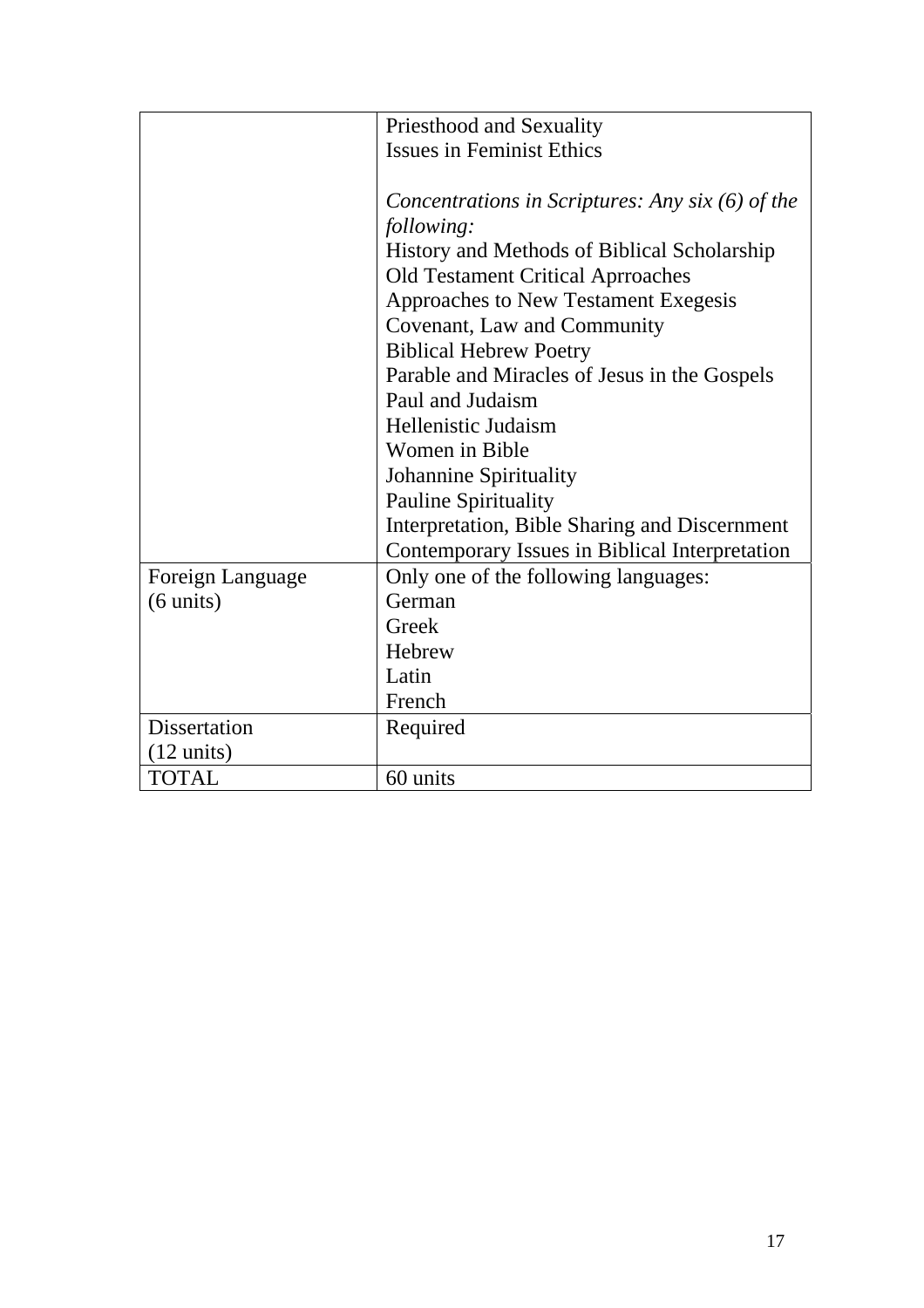# **ANNEX B SAMPLE PROGRAM OF STUDY FOR THE DOCTOR'S DEGREES**

*First Year* 

| <b>First Semester</b>                           | Units          | <b>Second Semester</b>      | Units          |
|-------------------------------------------------|----------------|-----------------------------|----------------|
| <b>Advanced Research</b>                        | 3 units        | <b>Advanced Statistical</b> | 3 units        |
| <b>Methods</b>                                  |                | <b>Methods</b>              |                |
| Core Philosophy Course $1 \mid 3 \text{ units}$ |                | Core Philosophy Course 3    | 3 units        |
| Core Philosophy Course 2                        | 3 units        | Major Course 1              | 3 units        |
| <b>Total Units</b>                              | 9 <i>units</i> | <b>Total Units</b>          | 9 <i>units</i> |

## *Second Year*

| <b>First Semester</b> | Units   | <b>Second Semester</b> | Units    |
|-----------------------|---------|------------------------|----------|
| Major Course 2        | 3 units | Major Course 5         | 3 units  |
| Major Course 3        | 3 units | Major Course 6         | 3 units  |
| Major Course 4        | 3 units | Major Course 7         | 3 units  |
|                       |         | Foreign Language 1     | 3 units  |
| <b>Total Units</b>    | units   | <b>Total Units</b>     | 12 units |

## *Third Year*

| <b>First Semester</b>     | Units   | Second Semester    | Units    |
|---------------------------|---------|--------------------|----------|
| Major Course 8            | 3 units | Dissertation       | 12 units |
| Major Course 9            | 3 units |                    |          |
| <b>Foreign Language 2</b> | 3 units |                    |          |
| Total Units               | 9 units | <b>Total Units</b> | 12 units |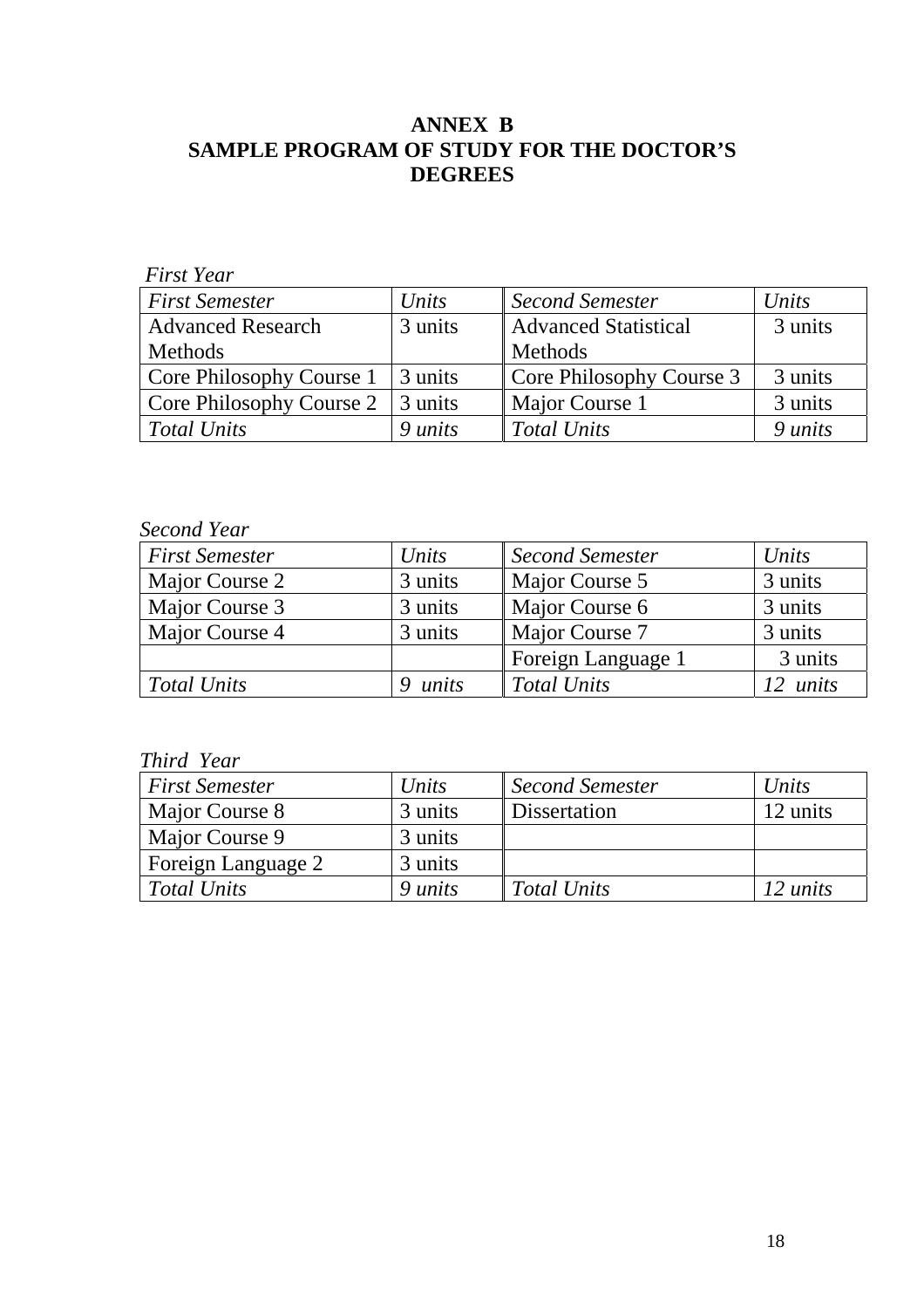## **ANNEX C COURSE SPECIFICATIONS FOR THE DOCTOR'S DEGREES**

#### I. Basic Courses

- 1. Advanced Research Methods No. of lecture units each course; No. of hours/week Prerequisite/s:
- 2. Advanced Statistical Methods No. of lecture units each course; No. of hours/week Prerequisite/s:

### II. Core Philosophy Courses

1. Eco-Feminist Philosophy

 This is a course on sexuality from a philosophical point of view. It gives emphasis on the equality, complementarity, and mutual respect of the masculine and feminine genders.

 3 lecture units each course; 3 hours/week Prerequisite/s: None

2. Philosophy of Nature

 This is a revival of cosmology the classical course that has been forgotten for time. A full philosophical understanding of Nature is of paramount importance today due to the degradation of the physical environment. In the religious context, this course may be called Integrity of Creation.

 3 lecture units each course; 3 hours/week Prerequisite/s: None

- 3. Advanced Theory/Philosophy of Knowledge 3 lecture units each course; 3 hours/week Prerequisite/s: None
- 4. Advanced Metaphysics

A synoptic study of the dynamism of Being: The one and the many, the good, the true, and the one, process and permanence, causality, the problem of evil.

 3 lecture units each course; 3 hours per week Prerequisite/s: None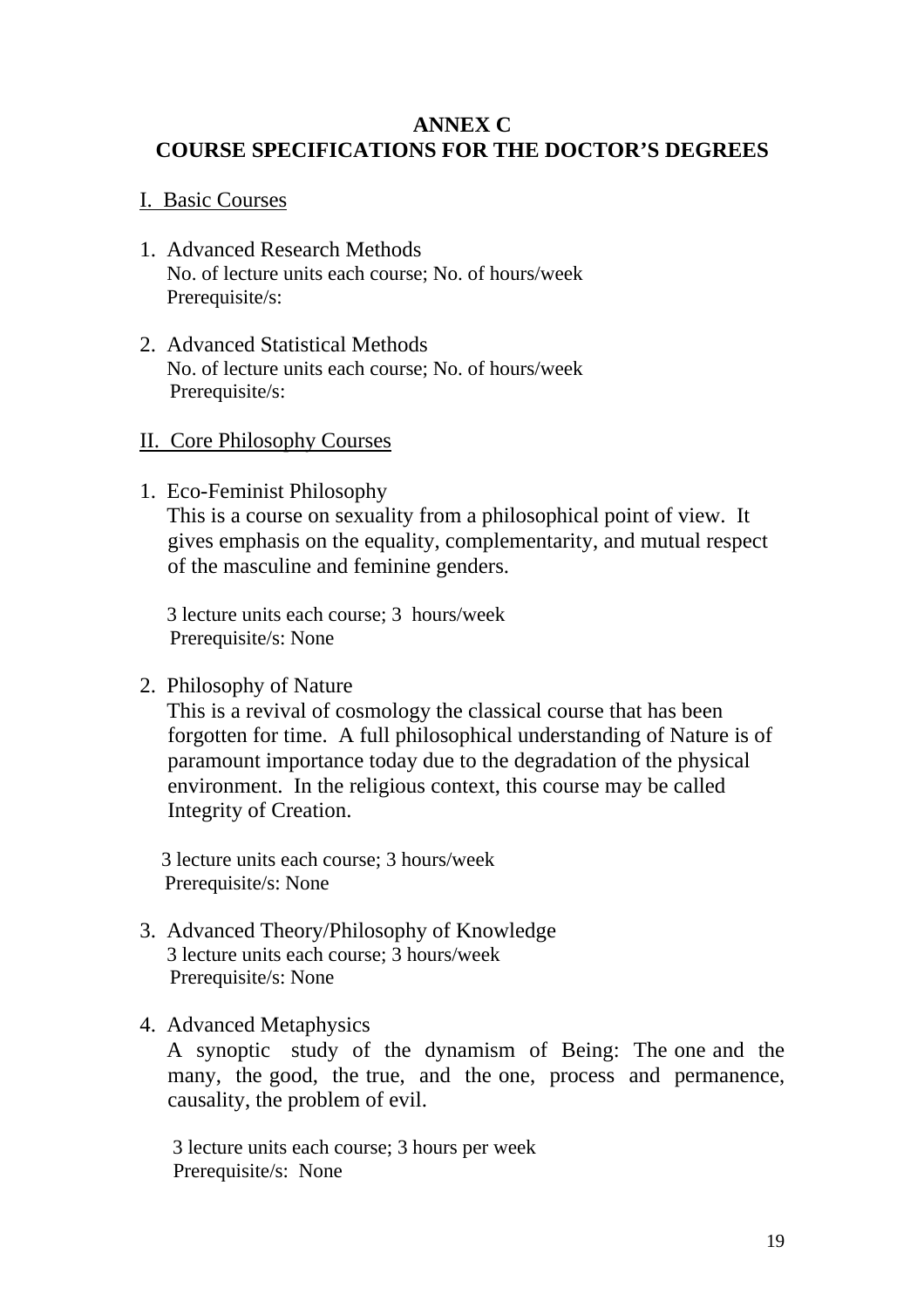5. Advanced Philosophy of Science

 This course starts with the scientist-philosopher Francis Bacon. It shows the impact of scientific discoveries of the  $16<sup>th</sup>$  and  $17<sup>th</sup>$  centuries on society. The course will focus on how the rapid progress of science and technology affects the thinking and lifestyle of the  $21<sup>st</sup>$  century humanity.

 3 lecture units each course; 3 hours/week Prerequisite/s: None

 6. Advanced Philosophy of Religions The course traces the origins of major world religions. It explores into their commonalities and differences.

 3 lecture units each course; 3 hours/week Prerequisite/s: None

## III. Major Courses

For the three (3) Concentrations:

1. Canon Law on Marriage (Canon 1055-1165) It deals with topics about sanctity and celebration of marriage, impediments, mixed marriages and dissolution or separation of marriage.

 3 lecture units each course; 3 hours/week Prerequisite/s: None

2. Canon Law on Consecrated Life (Canon 573-743) It deals about norms of consecrated life, religious and secular institutes, governance, admission and profession.

 3 lecture units each course; 3 hours/week Prerequisite/s: None

3. Contextualized Liturgy

The course begins with the Vatican II document (Sacrosanctum Concilium #37-40) which promotes inculturation in the liturgy. It determines to what depth could certain rites be inculturated in a particular region. A proposed inculturated rite is presented as a culmination of the course.

 3 lecture units each course; 3 hours/week Prerequisite/s: None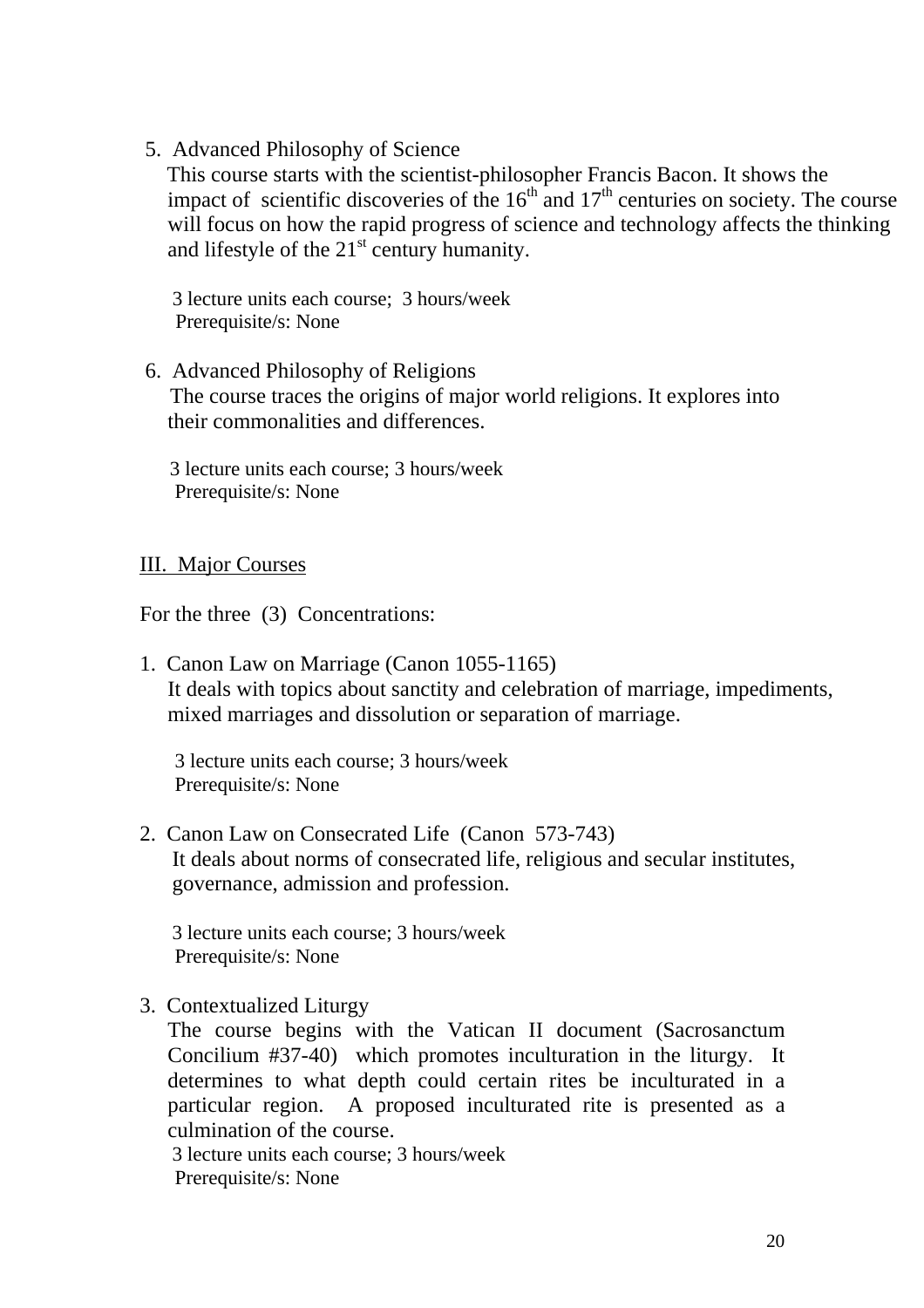#### A. Dogma

1. Theology of Grace

The course starts with a general understanding of grace. It investigates the human condition as recipient of grace, defines sanctifying grace, and shows Christ as the source of Grace.

 3 lecture units each course; 3 hours/week Prerequisite/s: None

2. Eschatology and Theology of History The course explores the biblical foundations and indications of 'the things to come'. It explains the concept 'Kingdom of God'.

 3 lecture units each course; 3 hours/week Prerequisite/s: None

- 3. Christology and Soteriology No. of lecture units each course; No. of hours/week Prerequisite/s;
- 4. Church Doctrines and the Fathers of the Church The course deals with dogmas formulated by Church Councils and Synods held in the first four centuries of Christianity. It gives emphasis on the doctrines on the Trinity and Christology in the Council of Nicea.

 3 lecture units each course; 3 hours/week Prerequisite/s: None

5. Church Doctrines and the Doctors of the Church The course deals with dogmas formulated by Church Councils and Synods held during the Middle Ages. It gives emphasis on the Eucharist and other doctrines defined by the Council of Trent in 1545- 1563.

 3 lecture units each course; 3 hours/week Prerequisite/s: None

#### 6. Marian Dogmas

 The course provides theological explanations of the Church dogmas on the Blessed Virgin Mary, particularly the Assumption and the Immaculate Conception. It also traces the origins and explains the significance of other Marian devotions.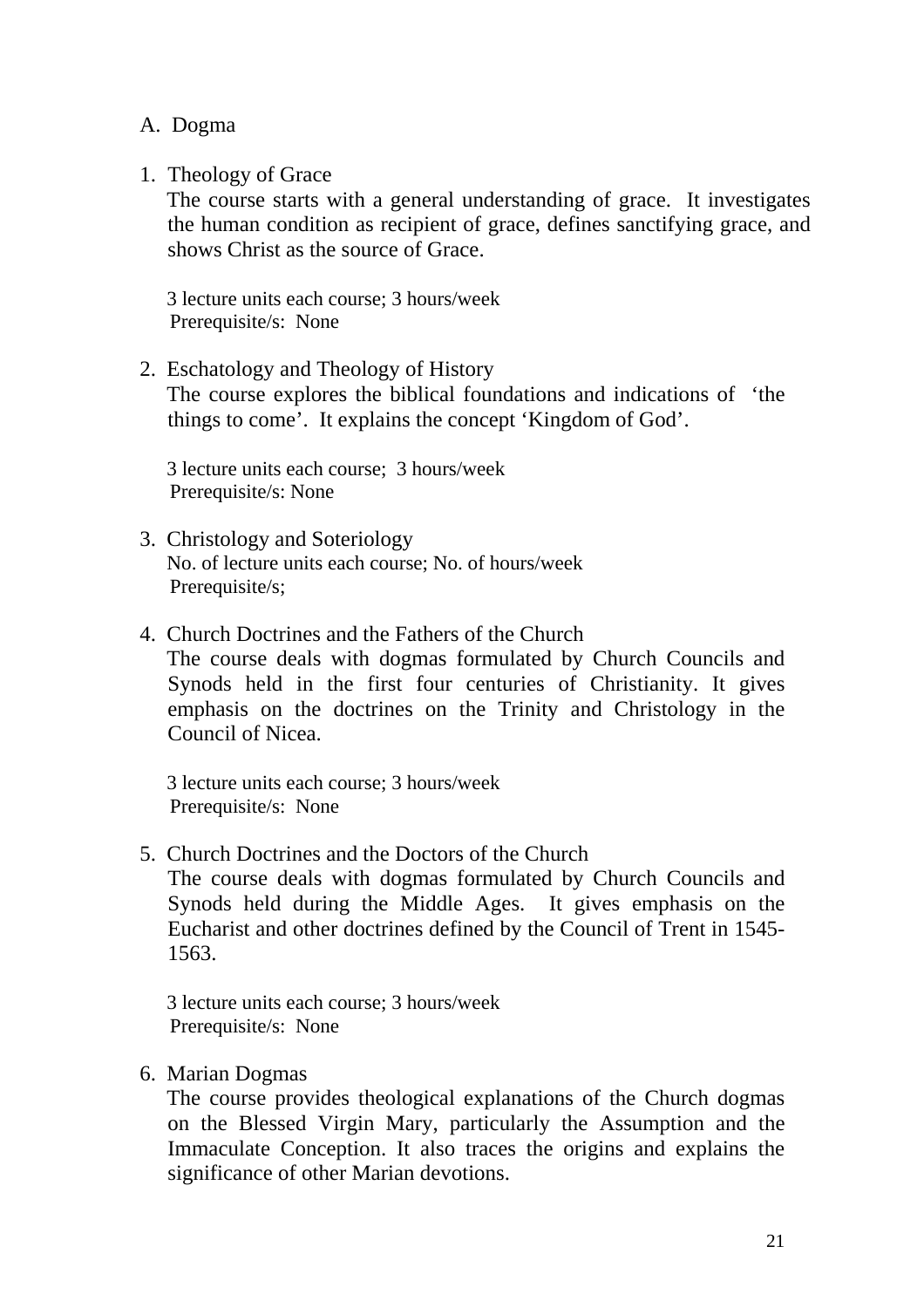3 lecture units each course; 3 hours/week Prerequisite/s: None

7. Sacraments

 This course provides the theology of the sacraments of Baptism, Eucharist, Confirmation, Reconciliation, Matrimony, Holy Orders, and Anointing of the Sick.

 3 lecture units each course: 3 hours/week Prerequisite/s: None

8. Faith, Language and Symbolism

This course is heavily hermeneutical. It investigates the scriptural use of language and symbols. It further indicates their role in the formation of Christian faith.

 3 lecture units each course: 3 hours/week Prerequisite/s: None

- 9. Christian Mysticism No. of lecture units each course; No. of hours/week Prerequisite/s;
- 10. Theological Method No. of lecture units each course; No. of hours/week Prerequisite/s;
- 11. Asian Religions No. of lecture units each course; No. of hours/week Prerequisite/s;
- B. Moral Theology
- 1. Christian Anthropology Formulate and understanding of man based on Church documents like Vatican II and Papal encyclicals.

 3 lecture units each course; 3 hours/week Prerequisite/s: None

2. Social Teachings of the Church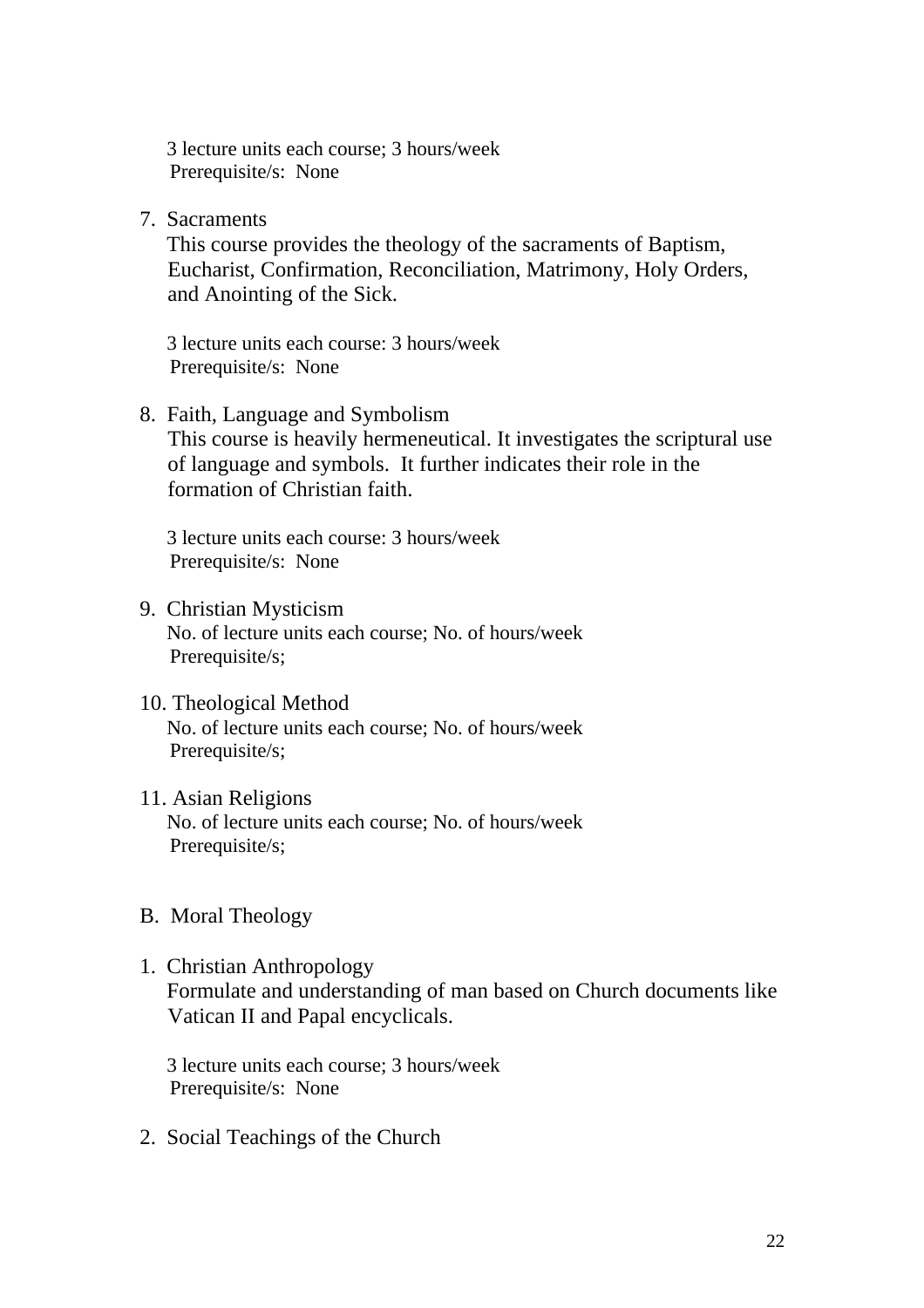It is the study of the Church Encyclicals on social issues like corruption, labor, environment, abortion, family and justice.

 3 lecture units each course; 3 hours/week Prerequisite/s: None

- 3. Theology of Inculturation and Interreligious Dialogue No. of lecture units each course; No. of hours/week Prerequisite/s;
- 4. Epikeia

The first part clarifies the meaning and applicability of 'internal forum'. It concerns individual conscience. The second part also clarifies the understanding of 'social conscience' in the context of social issues.

 3 lecture units each course; 3 hours/week Prerequisite/s: None

- 5. Conscience and Society No. of lecture units each course; No. of hours/week Prerequisite/s;
- 6. Contemporary Issues in Moral Theology No. of lecture units each course; No. of hours/week Prerequisite/s;
- 7. Theology of Human Sexuality No. of lecture units each course; No. of hours/week Prerequisite/s;
- 8. Priesthood and Sexuality No. of lecture units each course; No. of hours/week Prerequisite/s;
- 9. Issues in Feminist Ethics No. of lecture units each course; No. of hours/week Prerequisite/s;

## C. Scriptures

1. History and Methods of Biblical Scholarship No. of lecture units each course; No. of hours/week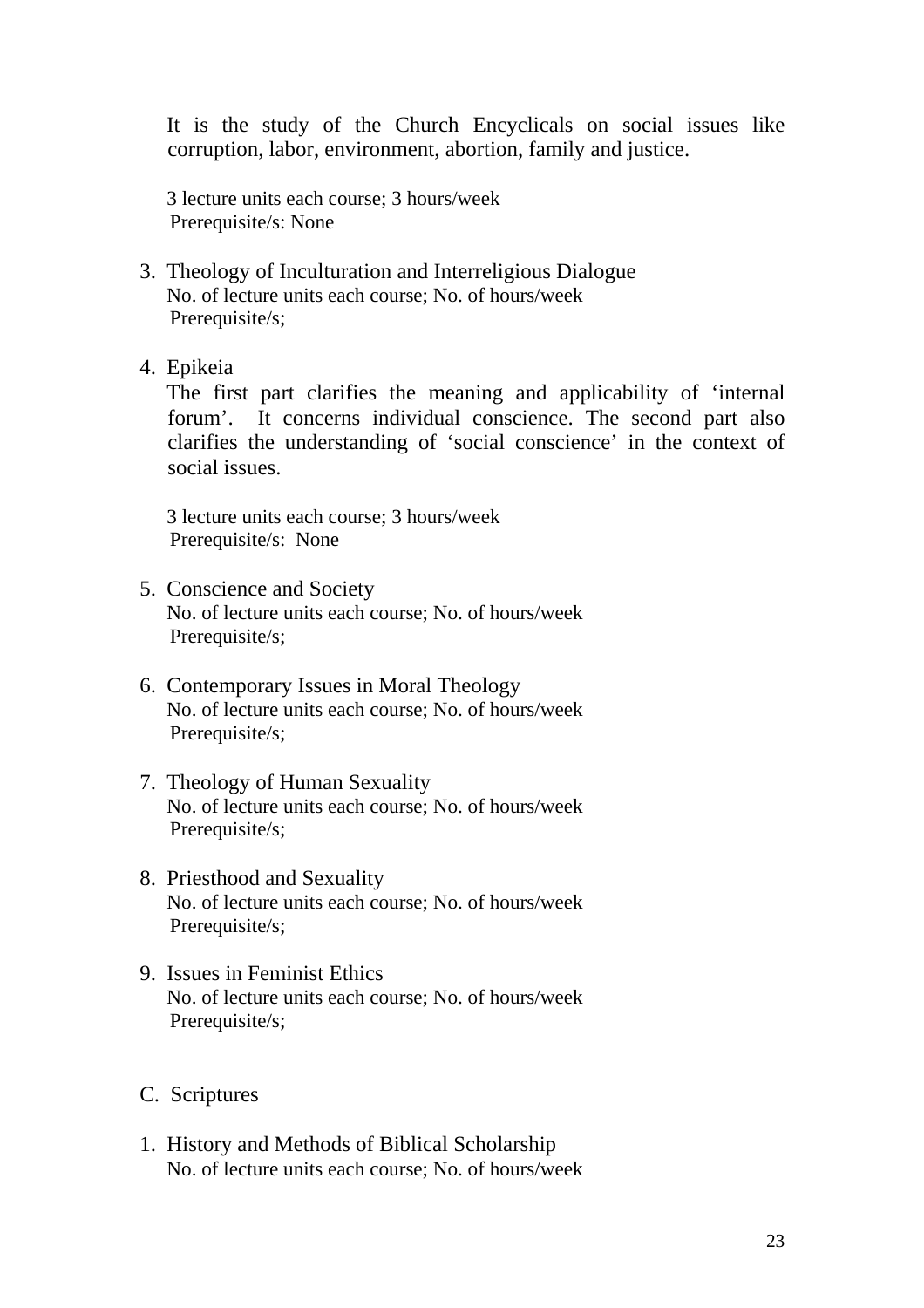Prerequisite/s;

- 2. Old Testament Critical Approaches No. of lecture units each course; No. of hours/week Prerequisite/s;
- 3. Approaches to New Testament Exegesis No. of lecture units each course; No. of hours/week Prerequisite/s;
- 4. Covenant, Law and Community No. of lecture units each course; No. of hours/week Prerequisite/s;
- 5. Biblical Hebrew Poetry No. of lecture units each course; No. of hours/week Prerequisite/s;
- 6. Parable and Miracles of Jesus in the Gospels No. of lecture units each course; No. of hours/week Prerequisite/s;
- 7. Paul and Judaism No. of lecture units each course; No. of hours/week Prerequisite/s;
- 8. Hellenistic Judaism No. of lecture units each course; No. of hours/week Prerequisite/s;
- 9. Women in the Bible This course deals with the role of women, from Eve to the Virgin Mary, in the history of salvation.

 3 lecture units each course; 3 hours/week Prerequisite/s: None

10. Johannine Spirituality No. of lecture units each course; No. of hours/week Prerequisite/s;

#### 11. Pauline Spirituality

 No. of lecture units each course; No. of hours/week Prerequisite/s;